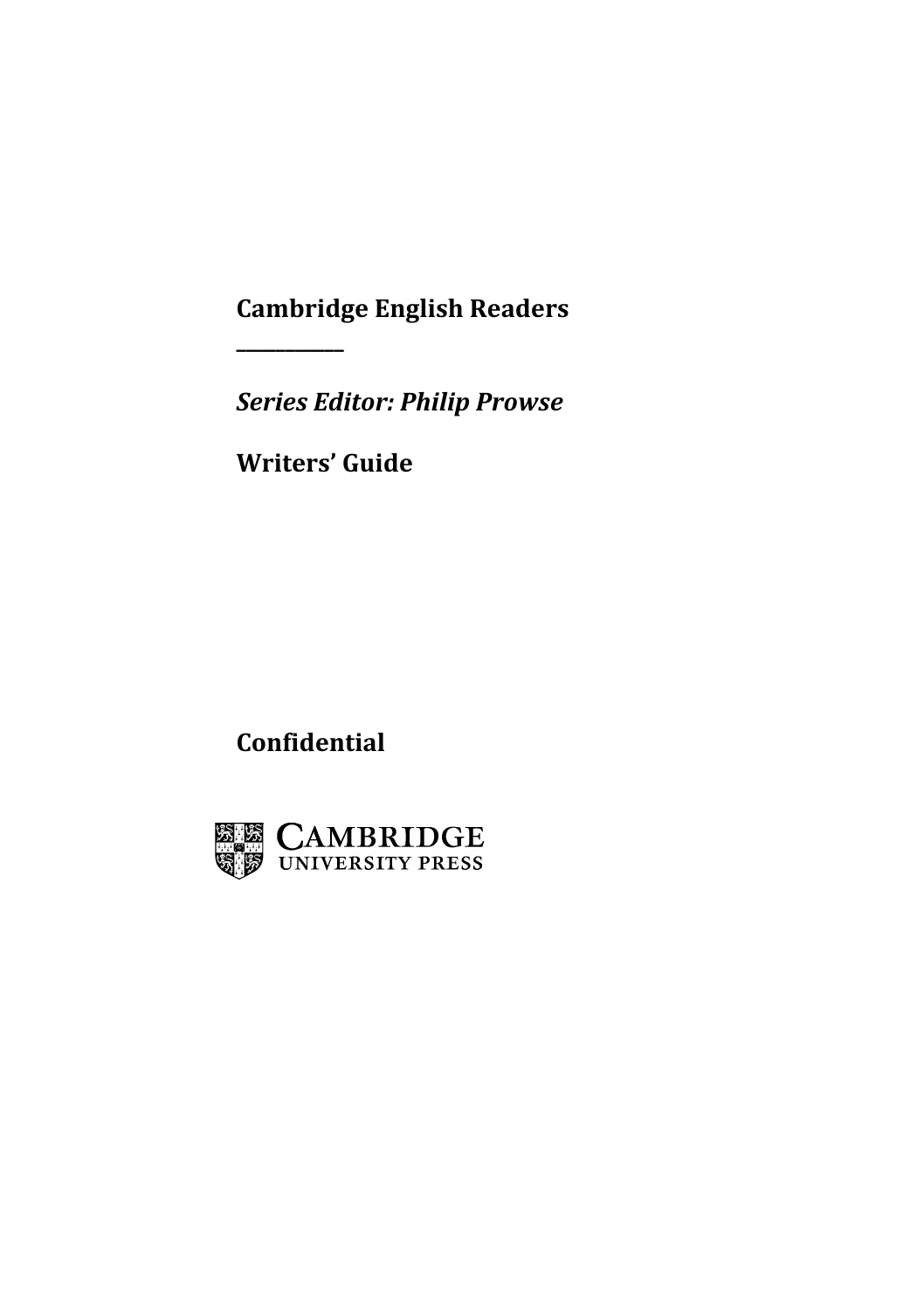# **Cambridge English Readers**

### **1 Introduction**

### **What are Cambridge English Readers?**

Fiction for adult and young adult learners of English as a foreign or second language, and for use in literacy programmes.

#### **What's special about Cambridge English Readers?**

The series combines the highest quality of writing and storytelling with great sensitivity to the linguistic needs of learners. This combination ensures a successful, enjoyable reading experience with learners eager to finish one book and start another.

#### **Why are they so successful?**

*Cambridge English Readers* only contain original, new fiction for both adults and voung adults, written around contemporary themes from authors who can both create believable characters and gripping plots and make these accessible to the learner.

### **How is this done?**

- By writing within a genre known to the reader. The series contains thrillers, detective stores, ghost stories, horror, short stories, romance, comedy, adventure, science fiction, murder mystery and human interest.
- By treating the reader in a way that is appropriate to their age and experience. This is done by dealing with themes and topics of contemporary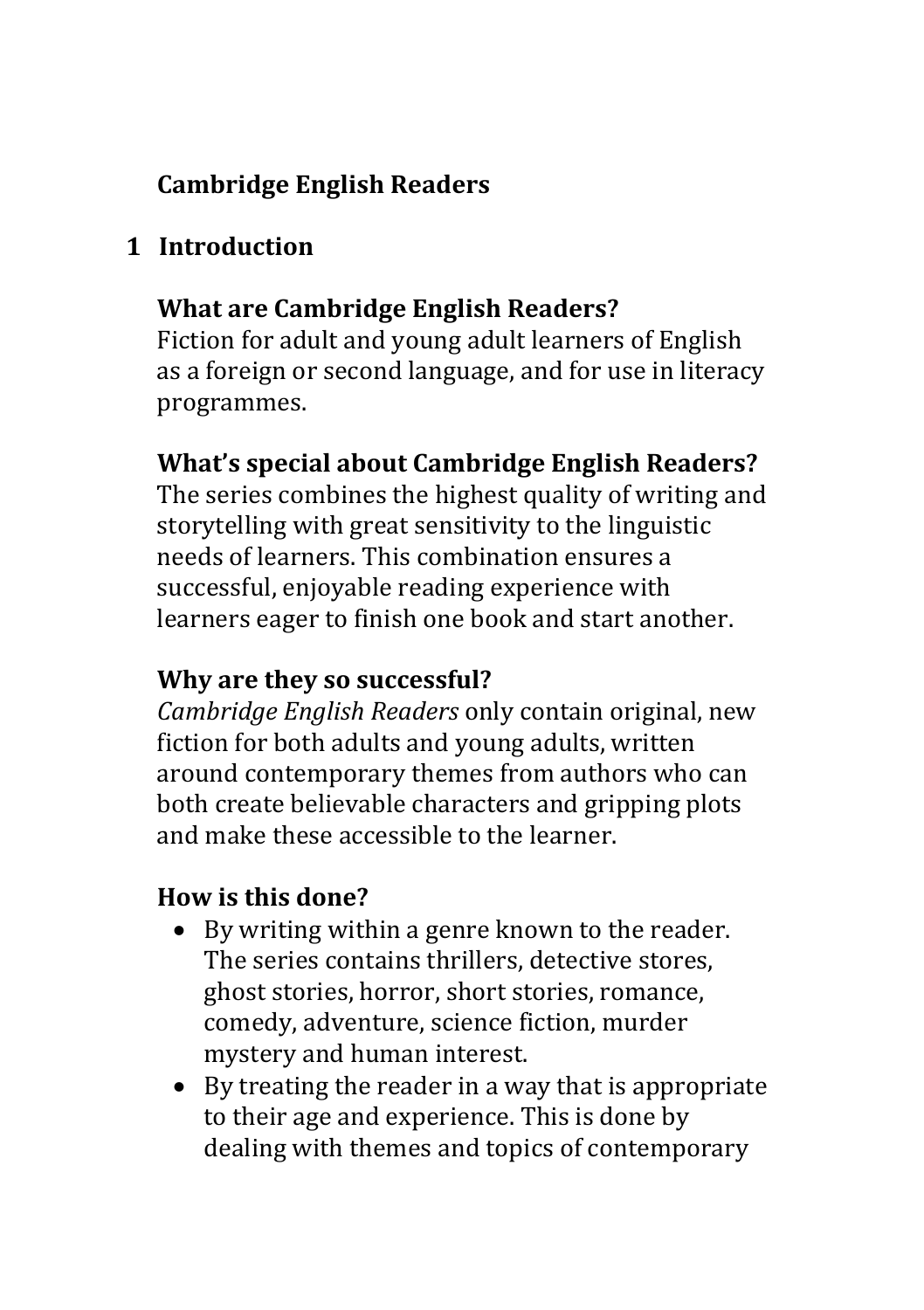relevance. The series does not fall into the traps of treating the learner as a child and equating a low language level with a low intellectual level or limited experience of life or of offering watereddown versions of the classics. Instead the series offers original, exciting fiction at the right language level.

- $\bullet$  By making reading a pleasure through positive language control and information control. Learners can read *Cambridge English Readers* easily without a dictionary and understanding is enhanced by careful contextualisation and recycling of new words. The vocabulary at each level is established by reference to corpus-based lexical research, analysis of commonly-occuring words in course materials and readers, and the Council of Europe's Waystage and Threshold levels. The grammatical grading reflects that of most CUP courses.
- By offering titles which look like 'real' books, with illustration only being used at the two lowest levels.
- By featuring international as well as UK settings with stories set in northern and southern Europe. Asia, Africa, North and South America and Australasia.
- By providing high quality recordings on CD, photocopiable worksheets and a practical Teacher's Guide containing a wide range of stimulating, proven reading activities. The website (www. Cambridge.org/elt/readers) offers up-to-date information on new titles and resources, sample chapters, worksheets, articles, and Teacher's Guide sections for down-loading, a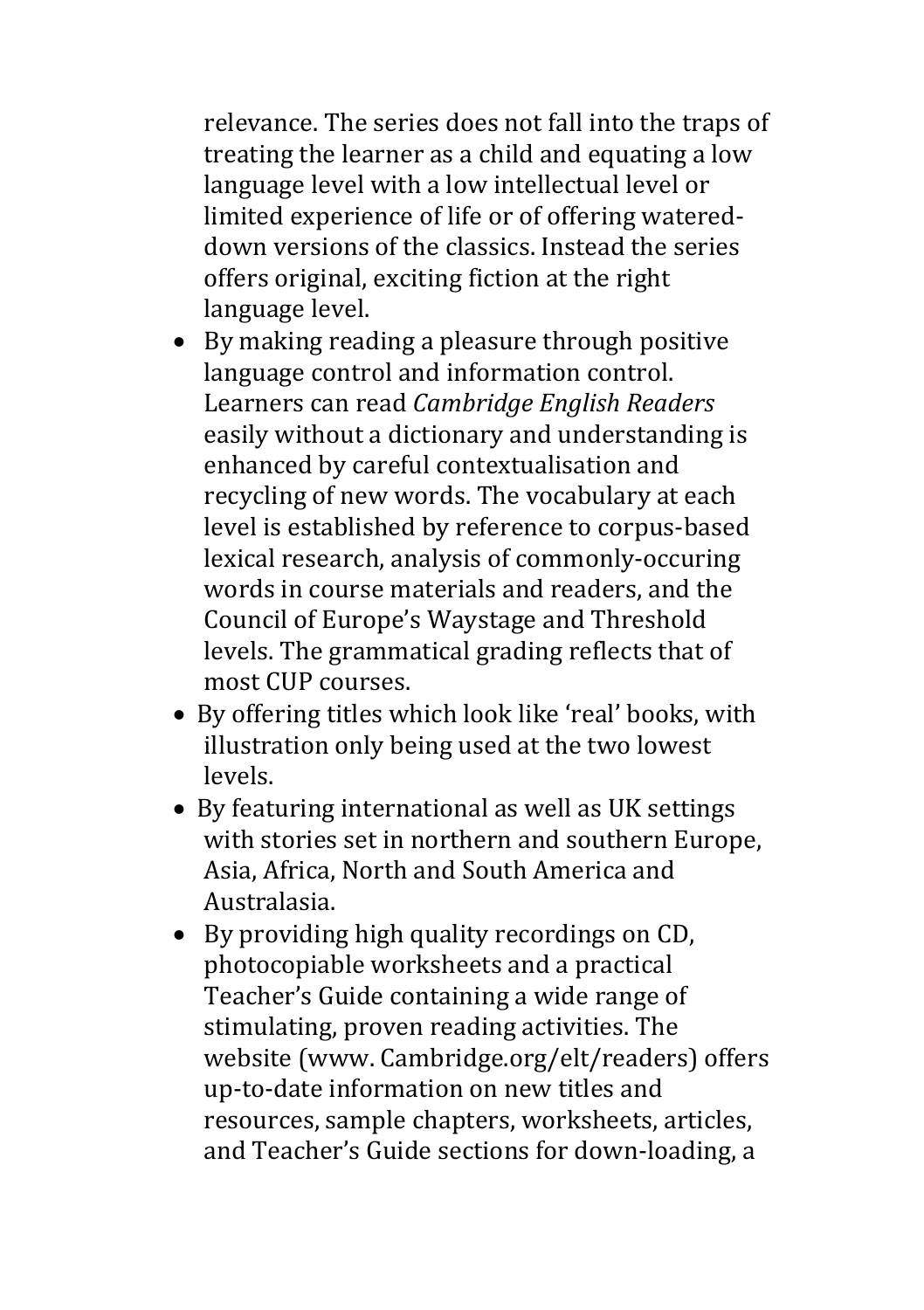chance to meet the authors, competitions, reviews and a discussion forum.

• By catering for learners at all levels from complete beginner to advanced. The highest level provides the much requested bridge to authentic reading materials which is missing from most other series.

### **2 The benefits of extensive reading for the English language learner**

## **Reading for pleasure**

Described as the best-kept secret in language teaching, reading for pleasure in the language one is learning does far more than improve reading skills. The following summary of claims for reading is taken from Walker 1995 (with slight modification).

## **1 Language improvement**

a builds vocabulary

b builds grammatical awareness

c gives exposure to language, giving learners access to language a little ahead of their level but which can be understood

# **2 Speed**

Improves the ability to read without thinking about reading, as well as enabling the learner to read faster

## **3 Background knowledge**

Enhances awareness of cultural factors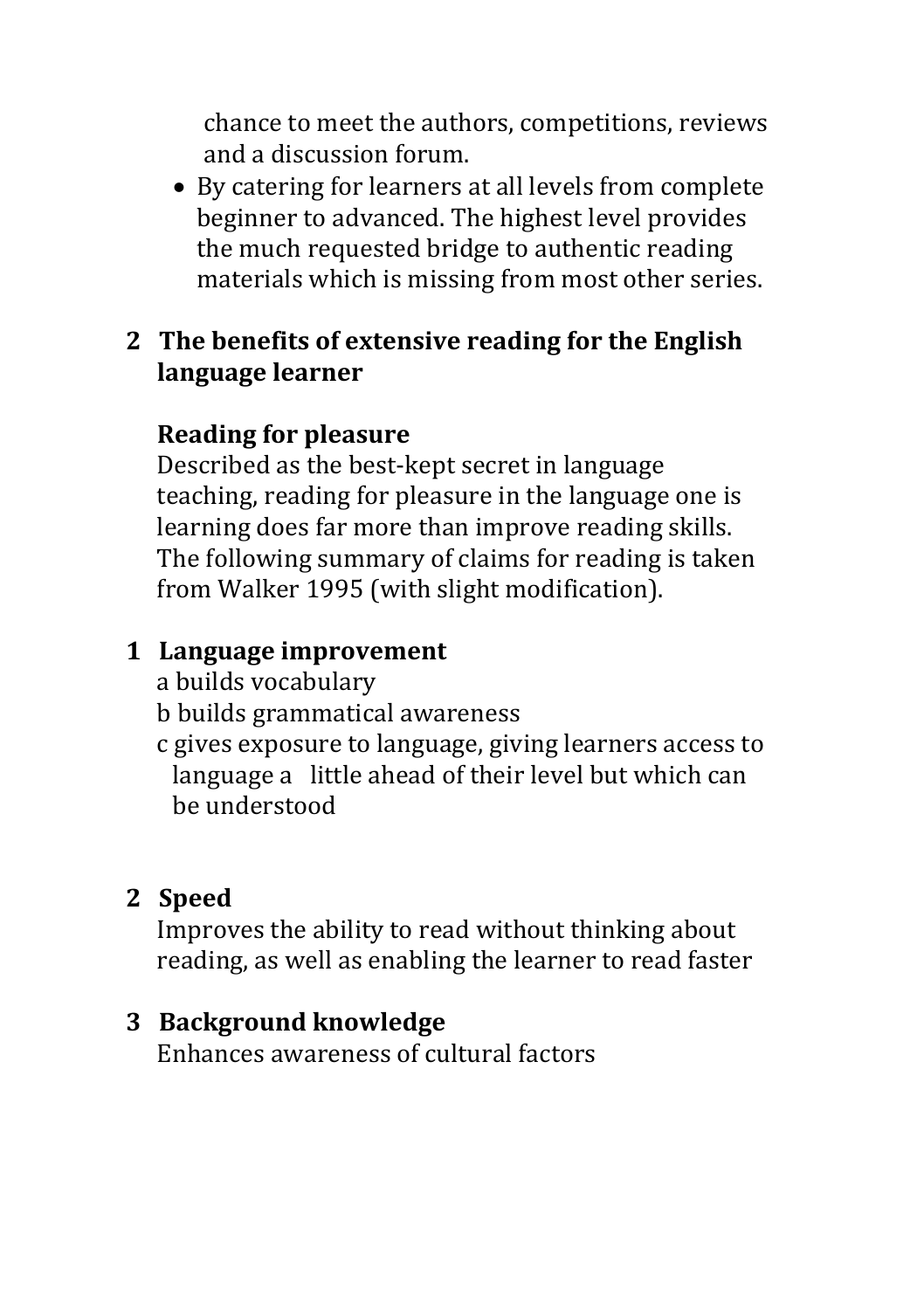### **4 Comprehension**

Improves comprehension and skills for getting meaning from texts

### **5 Attitude**

Promotes confidence and motivation

## **6 Quantity**

Encourages learners to read more and to read whole texts rather than extracts

# **7 Word attack skills**

Provides an opportunity to employ skills for getting the meaning of words (e.g. deducing the meaning of unknown words from context)

## **8 Types of reading technique**

Develops flexibility of reading rate depending on the purpose (e.g. skimming for gist, or scanning for particular information)

## **9** Reading practice

'you learn to read by reading'

## **10 Transfer to other skills**

Extensive reading improves spelling, writing, speaking and listening skills

### **11 Learning resource**

It is not dependent on others, e.g. teachers

Summarised by Walker 1995 from: Grabe 1991, Elley 1991, Nutall 1982, Bamford 1984, Hafiz and Tudor, Krashen 1993.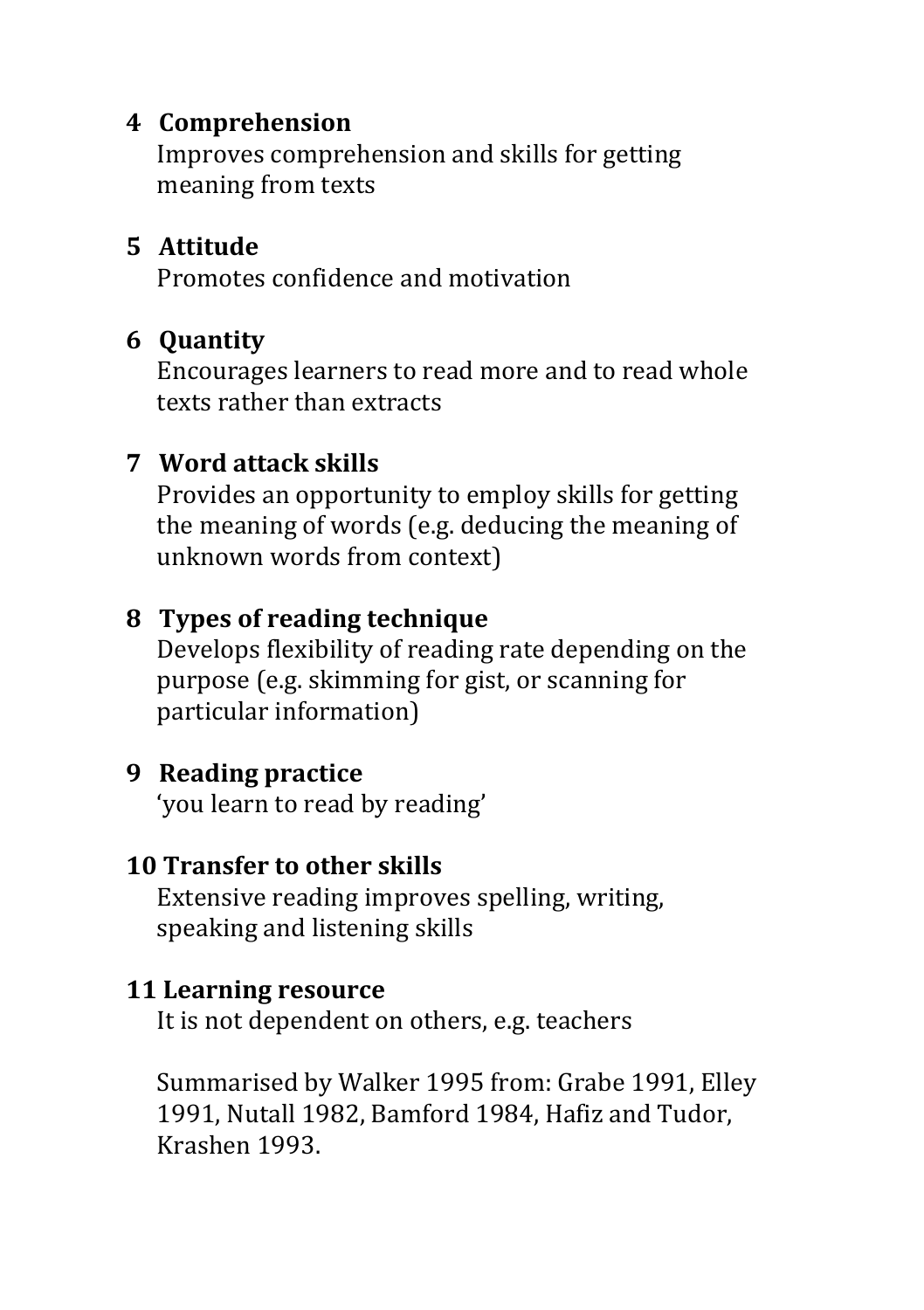## **Reading and listening**

An important dimension is added to extensive reading by the use of recording on CD to support the text, or without the text as extensive listening. Reading and listening at the same time increases reading speed and facilitates sound/ symbol correspondence. Research in New Brunswick in Canada, where primary and secondary pupils only reading and listening to books were compared with students receiving regular tuition came to this conclusion.

'After six years of an essentially comprehension-based program on ESL, the students performed as well as comparison groups of students on measures of comprehension and some measures of oral production, but not on measures of written production.'

(Light P., Halter and White (forthcoming))

For extensive listening the use of 'graded texts, not necessarily authentic, will be the fastest way forward'in other words, recordings of readers are ideal for developing listening skills.

## (Ridgway T. *April 2000*)

The Teacher's Guide to Cambridge English Readers (pp8-9) contains further discussion of research into extensive reading and an excellent introduction to the field is to be found in *Extensive Reading in the Second* Language Classroom by Richard R. Day and Julian Bamford (CUP 1998).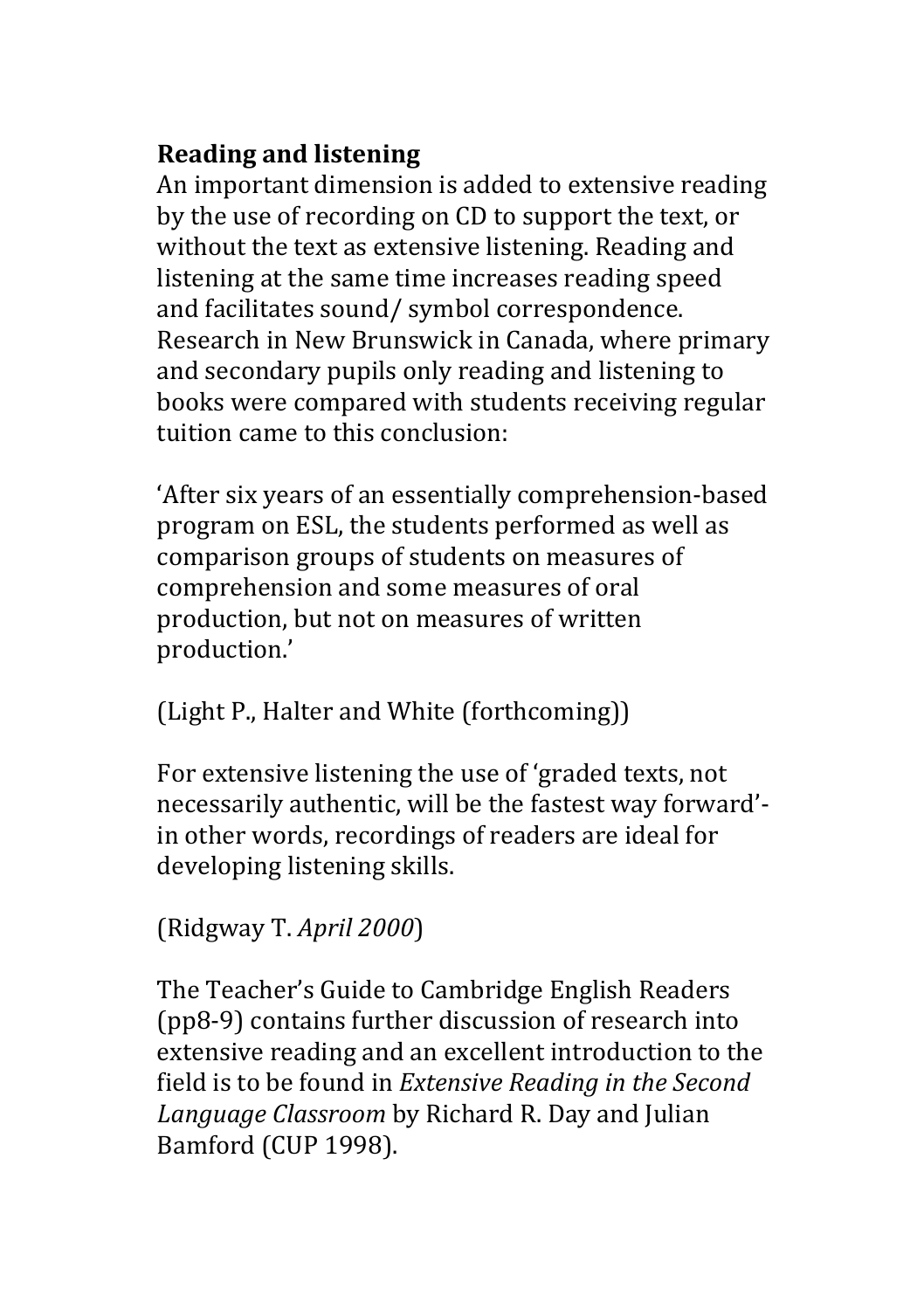## **3 Key ideas**

### **3.1 The importance of schemas (assumptions of facts,** including 'default facts' which are never **mentioned- usually cultural)**

Guy Cook in *ELT Journal* 51/1 defines a schema as 'a mental representation of a typical instance', and goes on: 'Schema theory suggests that people understand new experiences by activating relevant schemas in their minds'.

For learners of a language, schematic knowledge can be as important as linguistic knowledge in understanding what a text means. There are personal schemas, general ones about the world, and ones related to genre. These operate at text level and are crucial to comprehension.

### **3.2 Writing within a genre which is familiar to the reader**

Reading is facilitated by plot structure and character type which the learner is likely to recognise. This places learners on a familiar landscape where they are more likely to be able to predict in which direction they will go. Reading within a familiar genre reduces the load of new information which the learner is processing, increasing both speed and accuracy.

## **3.3 Straightforward plot structure and limits on the number and roles of characters**

Complex plotting (e.g. flashback) and too many characters place obstacles in the path of a language learner.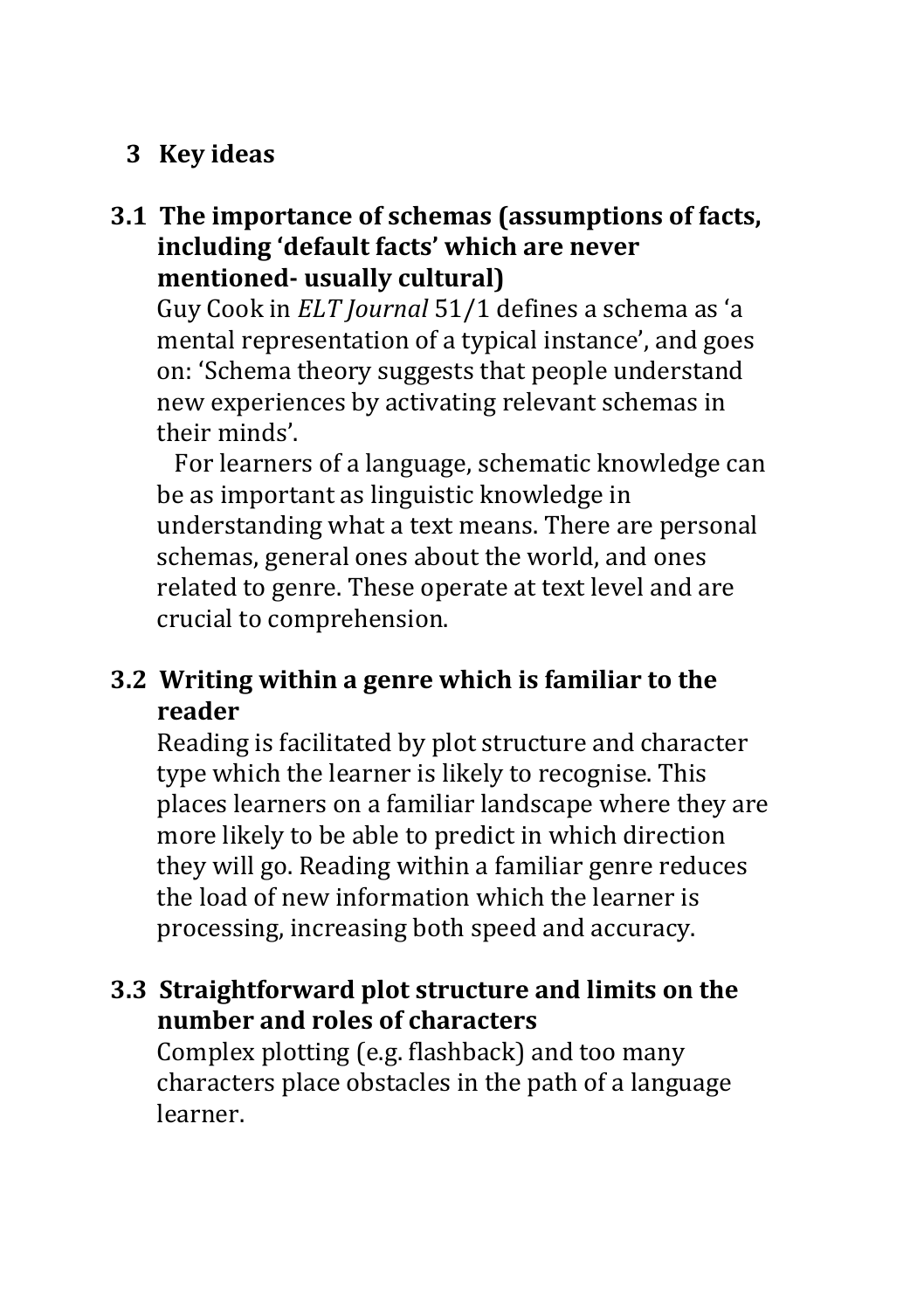#### **3.4 Paragraph and sentence level information control**

Limiting new information for the learner in each paragraph and sentence is as important as the use of simple language. Too much new information slows the learner to a halt. Careful attention to anaphora (backward reference using pronouns e.g*. she, this*) prevents overload, avoids ambiguity and facilitates reading forward, so that readers so not have to look back to see who or what is referred to.

#### **3.5 Ease and meaning**

The aim of *Cambridge English Readers* is for learners to be able to read without recourse to the dictionary. Understanding of a text is enhanced by careful contextualisation of new words (by making sure that they are met in an ambiguous context or explained by the surrounding text), use of illustration at lower levels, and repetition of new lexis. 'New' words introduced because they are needed for the story are expected to re-appear a number of times.

#### **3.6 Appropriacy of topic and treatment**

The adult learner is first and foremost an adult. someone who reads, watches TV and video and interacts with other adults. Reading is a private activity which can respond to the adultness of the adult learner in a way that a course book, a public document, cannot. *Cambridge English Readers* are aware of race, gender and disability issues, and do not include gratuitous violence. The treatment of delicate areas (politics, religion and sex) must be sensitive. Explicit sexual description is not appropriate at the lower levels as these may be used in class and such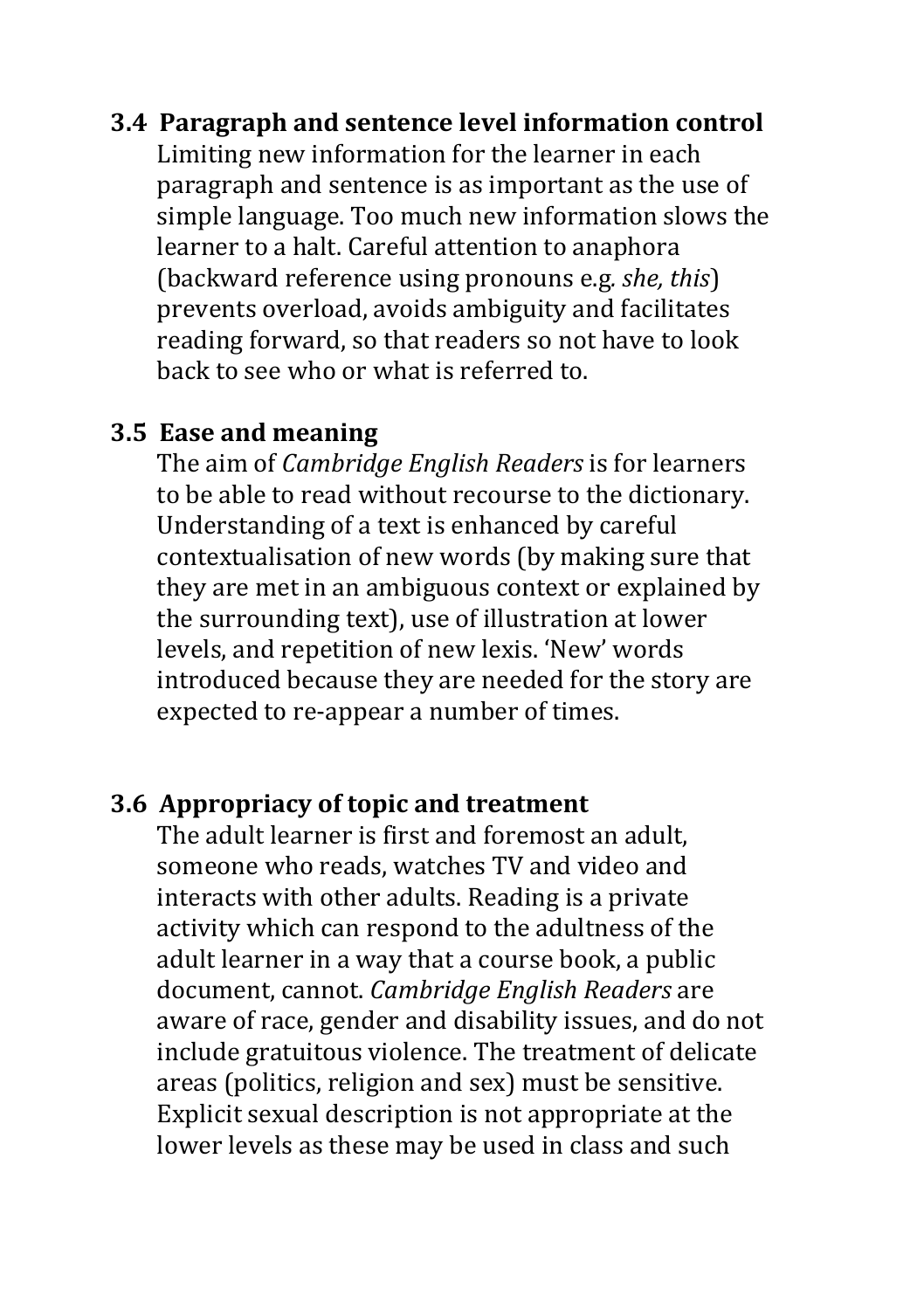explicitness could cause problems for teachers. Where it occurs at higher levels it is important that it is motivated by plot and character, as, for example, in Level 4 *When Summer Comes* and Level 6 *He knows too much*. Themes such as civil war and drug abuse if treated must be handled so as not to give offence in the country/ ies where the book is set. Similarly, the topics and storylines in *Cambridge Secondary Readers* must be interesting, relevant and suitable for teenagers. Sex, drugs and alcohol should not be referred to. Please refer to the editors if in doubt.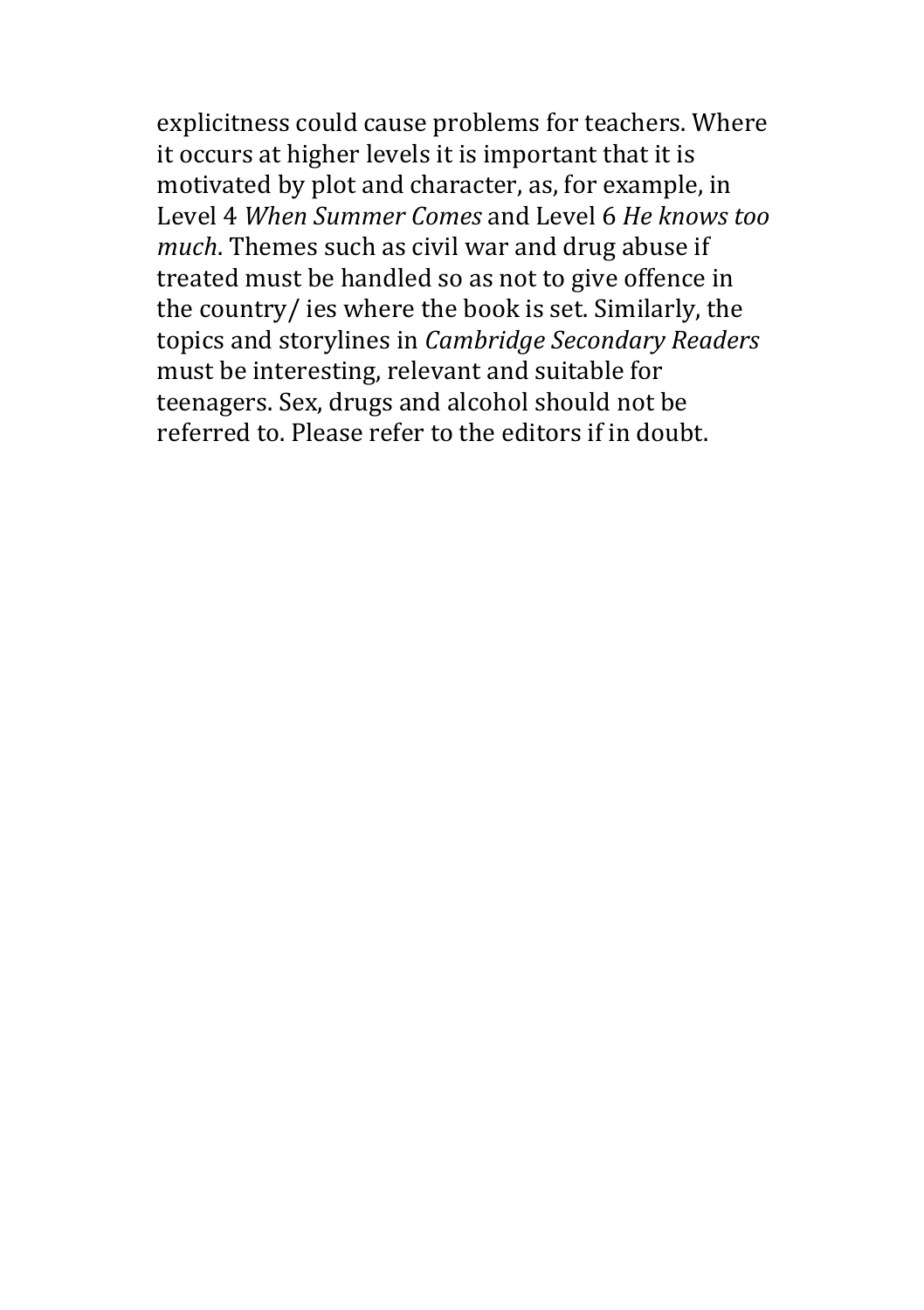#### **4 Levels and specifications**

| <b>Level</b>   | HeadWords A/W |    | Length | Page<br><b>Extent</b> |
|----------------|---------------|----|--------|-----------------------|
| <b>Starter</b> | 250           | 30 | 2,000  | 32                    |
| 1              | 400           | 16 | 4,000  | 32                    |
| 2              | 800           | 10 | 10,000 | 48                    |
| 3              | 1,300         | 0  | 15,000 | 64                    |
| 4              | 1,900         | 0  | 20,000 | 80                    |
| 5              | 2,800         | 0  | 25,000 | 96                    |
| 6              | 3,800         | 0  | 30,000 | 112                   |

#### **4.1 Levels**

#### **Notes**

| Words:   | see word list attached                     |
|----------|--------------------------------------------|
| Prelims: | title page, imprints, contents, characters |
| A/W:     | approximate number of illustrations        |
| Text:    | approximate number of pages of text        |
|          | (depending on number and size of           |
|          | illustrations)                             |
| Length:  | maximum number of words (assuming an       |
|          | average of 300 words a page                |
|          |                                            |

Extent: length of whole book

### **4.2 Vocabulary**

The accompanying word list sets out a guide to the vocabulary allowed at each level. This list is derived form an analysis of commonly occurring words in course materials and readers, and the word lists from the Council of Europe's Waystage and Threshold levels, crossreferenced with corpus-based dictionaries.

It is expected that writers will need further words on occasion and this is provided for in two ways. Firstly, words which do not occur in the list at all can be used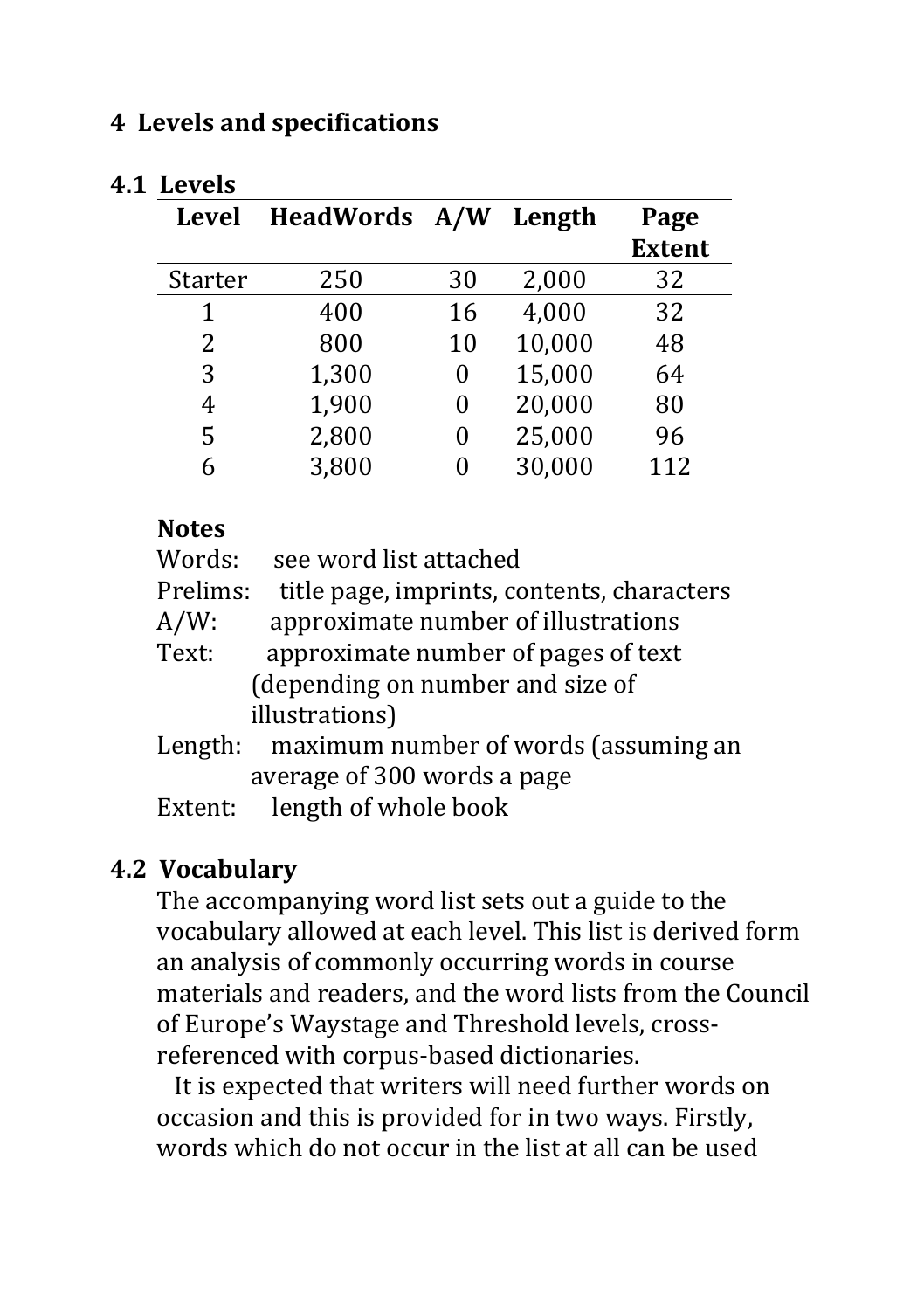provided they are illustrated (Levels Starter, 1 and 2 only), contextualised or paraphrased so that learners can work out the meaning. Secondly, words from the level above can be used sparingly. It is also recognised that receptive abilities outstrip productive ones and that cognates will make reading easier for learners with particular mother tongues.

For these reasons the word list is a guide only. The aim of the word list is not to hamstring the writer but to ensure that the learner is not held up by too many unknown words.

In addition to words in the word list, words belonging to certain lexical sets may be used (see Appendix I). This is not to give 'carte blanche': common sense is needed and words need to be contextualised and, at lower levels, illustrated.

#### **4.3 Grammar**

Successful reading comprehension is a factor of accessible lexis, accessible text type and context, and semantic load rather than grammatical grading. Learners' ability to comprehend goes before their ability to produce. Moreover, grammatical difficulties may well occur at the text rather than sentence level through lack of cohesion, or poor reference, for example. A further cause of difficulties may be 'grammatical lexis', e.g. phrasal verbs.

Nevertheless, the establishment of lexical levels needs complementing with grammatical complexity too soon. These grammatical levels will precede rather than follow the productive levels of course books, thus providing significant preview exposure.

Appendix 2 sets out a guide to the grammatical structures allowed at each level. The levels have been established in relation to 'fixed' reference points (ALTE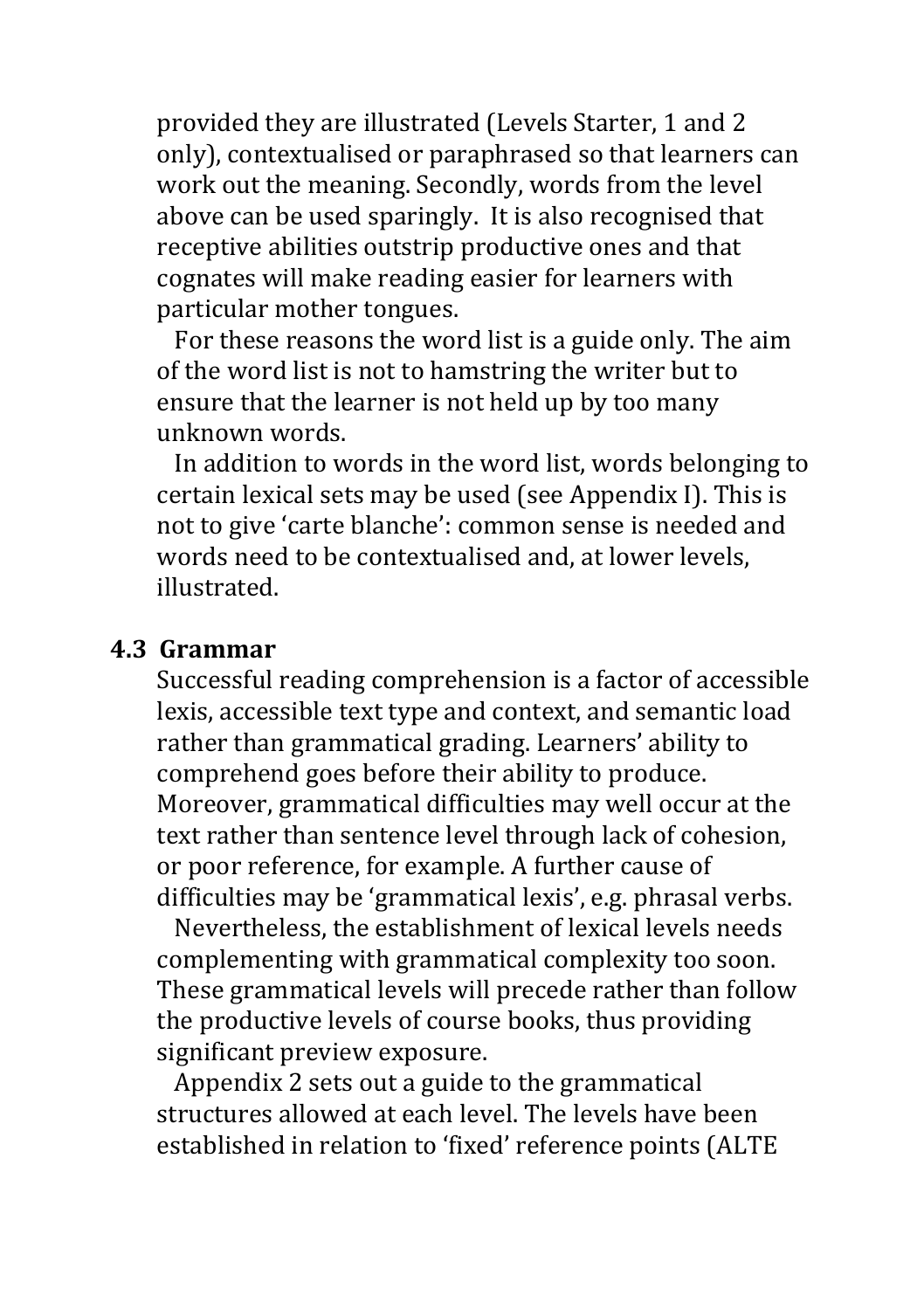Level 2, Threshold, PET, 350 hours = CER Level 3. ALTE Level 3, FCE = CER Level 5), to the language syllabus of CUP adult course books, to standard grammatical reference books, and to the grading of other series of readers.

The levels show which grammatical forms can be used at each level and they are cumulative so that each succeeding levels are overridden by the requirements of the story, so these grammatical levels can be overridden with occasional use of forms from the level immediately above when the context is clear and the needs of the story demand it.

Writers may wish to consult the level specification before starting to write to get a feel for it, and then consult the specification again on completion of writing to check that they are on target.

### **5** The writing process

The demands of writing a reader for learners of English are different from those involved in writing for people whose native language is English, even though the creative process may be similar.

The notes that follow are offered as no more than a guide: if you have your own way of writing and it works stick to it!

#### **5.1 Before starting**

Decide on your level and think of a class you know or have recently taught at that level. Use them as your reference point, not just for language, but also for content. Later, you may be able to try the material out with the actual class, ot a similar one.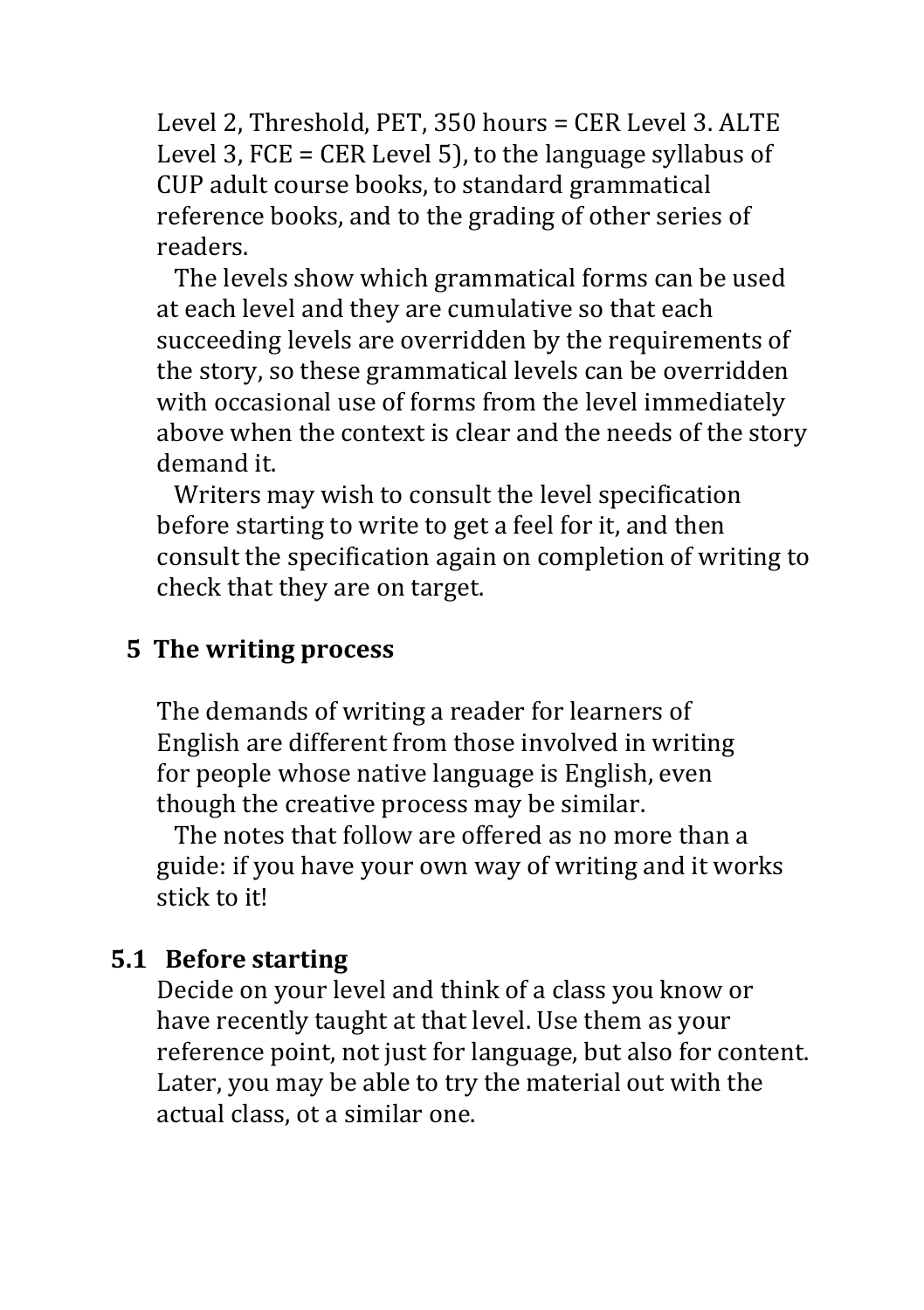### **5.2 Getting started**

*'You never quite know where your story is until you have written the first draft of it.'* Raymond Chandler (letter: March 7, 1947)

Different writers work in different ways. While some like to map out plot and character beforehand others prefer to discover the story by writing it. The crucial thing is that you work within a genre. Although many learners are not wide readers even in their own language they are certainly aware of genre through exposure on TV, film and video. Thus they will have expectations of what will happen in, say, a thriller (a difficult situation of some kind, a protagonist who struggles against the odds to resolve the situation, a restricted time-frame, exciting incidents and a gripping conclusion) and the kind of language that will be used to tell the story. By writing within genre the author greatly facilitates comprehension and increases speed of reading and enjoyment. One reason why simplified literature is often so unsatisfactory and hard to read is that great literature often defies genre, creating its own contexts and values.

A successful way to start using genre is to move like this

Genre-character- situation- place-event

In other words, think of a genre which readers will be familiar with (either though reading or through TV and video). For example:

|        | adventure murder mystery |                        | thriller romance |
|--------|--------------------------|------------------------|------------------|
| travel | fantasy                  | science fiction horror |                  |
| comedy | human interest           |                        | detective story  |
|        | ghost story              |                        |                  |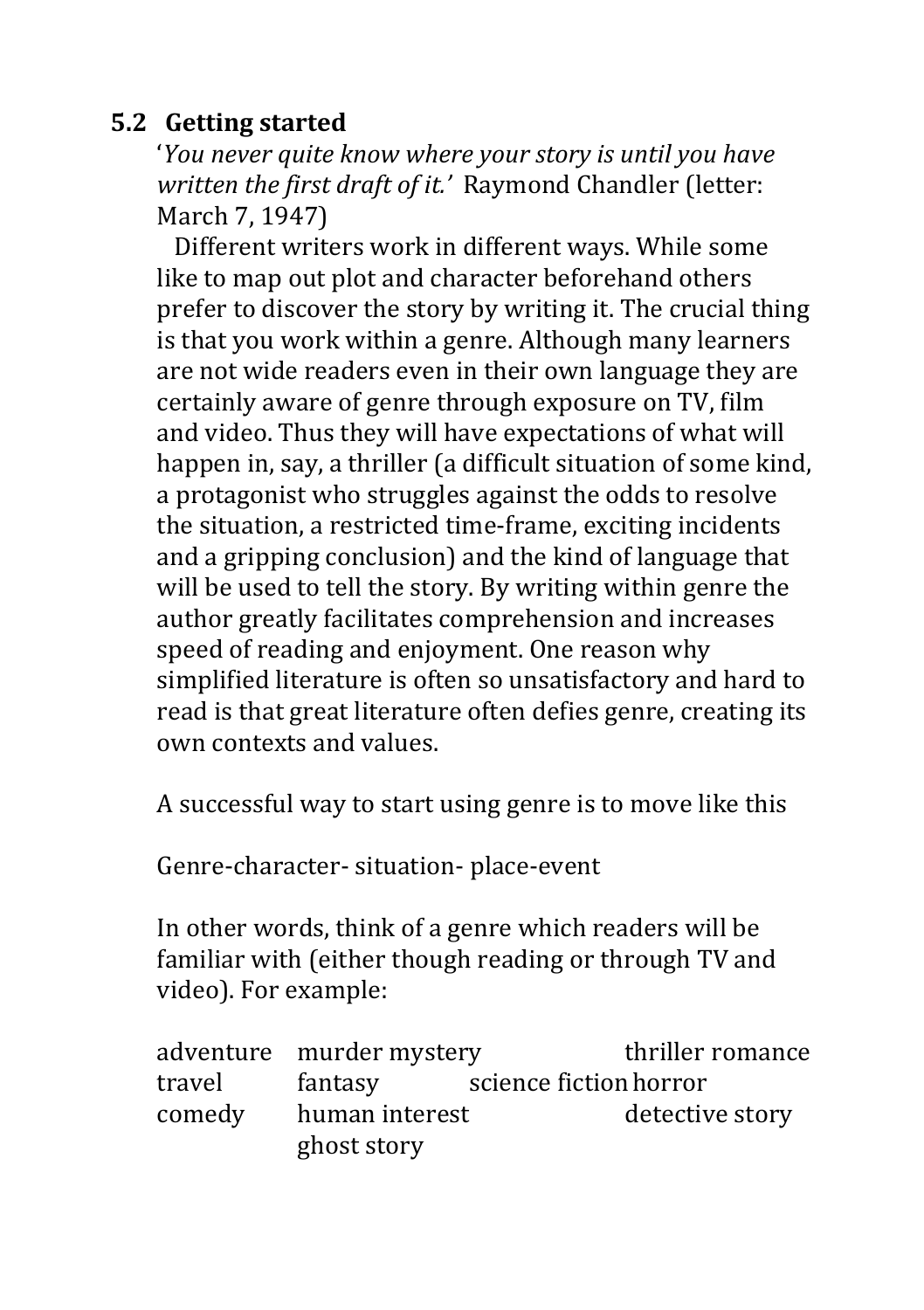Think of a character, the kind that appears in your chosen genre. Place the character in a situation, some kind of problem or opportunity. Choose the place, the physical location. Then think of an event that the character participates in. And let the story begin...

This way of writing is for those who want to find out what happens to the character and who write the story in order to do so. The advantage of this 'making it up as you go along' method is that you can, of course, go back and plant plot trails and introduce clues and characters when the need arises.

Another different way of writing is to produce a plot summary showing the whole book in outline in a paragraph or two, and then to write the first chapter and get feedback on it before proceeding.

Either way the cultural setting of the story is paramount. The readers do not have to have direct personal experience of the setting but must know what to expect. Thus a western/ cowboy story will draw on lot of background knowledge from TV and film westerns, while a story set in Africa in the Second World War will be much more demanding and therefore difficult.

Pastiche can be very successful. Consider taking a modern classic and writing a sequel. Short story collections are also popular.

### **5.3** What are we looking for

**Identifiable genre:** The genre within which the writer is working needs to be clearly identifiable. Combining genres causes problems. The first question a reader question a reader needs answered is: what genre is this?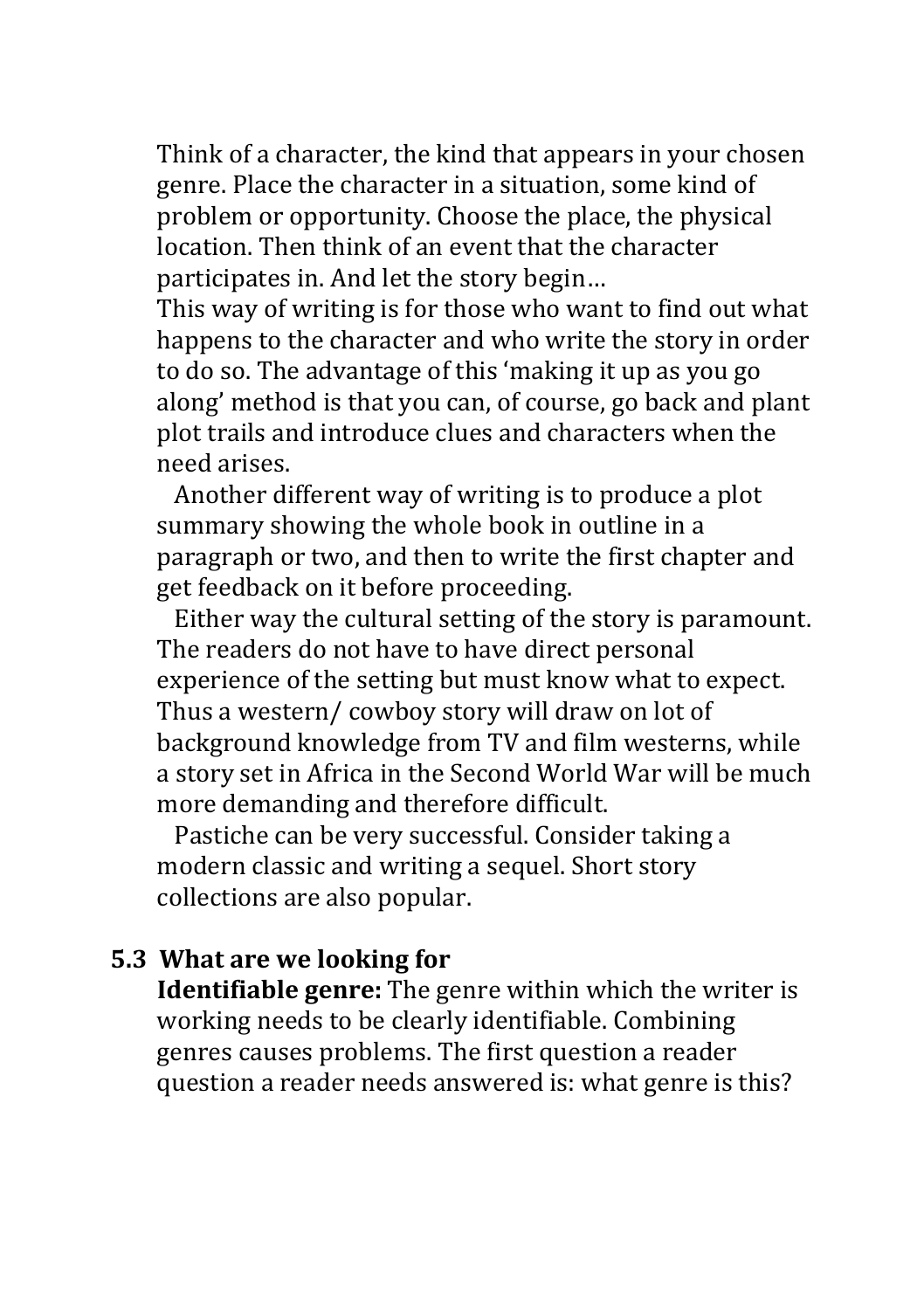**Contemporary situations:** While stories may spring from past events a distinguishing characteristic of the series is that it deals with contemporary issues and situations.

Age appropriacy: For adults, we are looking for an adult feel. Child, animal or teenage protagonists do not give an adult feel. Nevertheless there are exceptions - see *Jojo's Story* (level 2). For teenage readers, there should be a teenage feel. Stories where the main characters are teenagers give a teenage feel. Try reading some modern fiction for teenagers to get a feeling for popular topics and styles.

**Clear sense of place:** A clear setting, well described (whether overseas or UK) to give the reader the impression of having been there.

**What you know:** Writing from personal experience and understanding is often clearer and more effective than a massive leap of empathy. This is not to say that, for example, sci-fi or fantasy are not welcome but that the writer needs to be really familiar with those particular genres.

**Strong themes:** Successful fiction is 'about' something. It has themes and a depth which the pot-boiler lacks. While abstract concepts are more easily handled at higher levels the lower level reader can still treat 'serious' topics. A question to ask: 'What is it about?'

**Hooks:** Not confined to thrillers! By hooks we mean endof-chapter questions in the reader's mind which make her want to start the next one.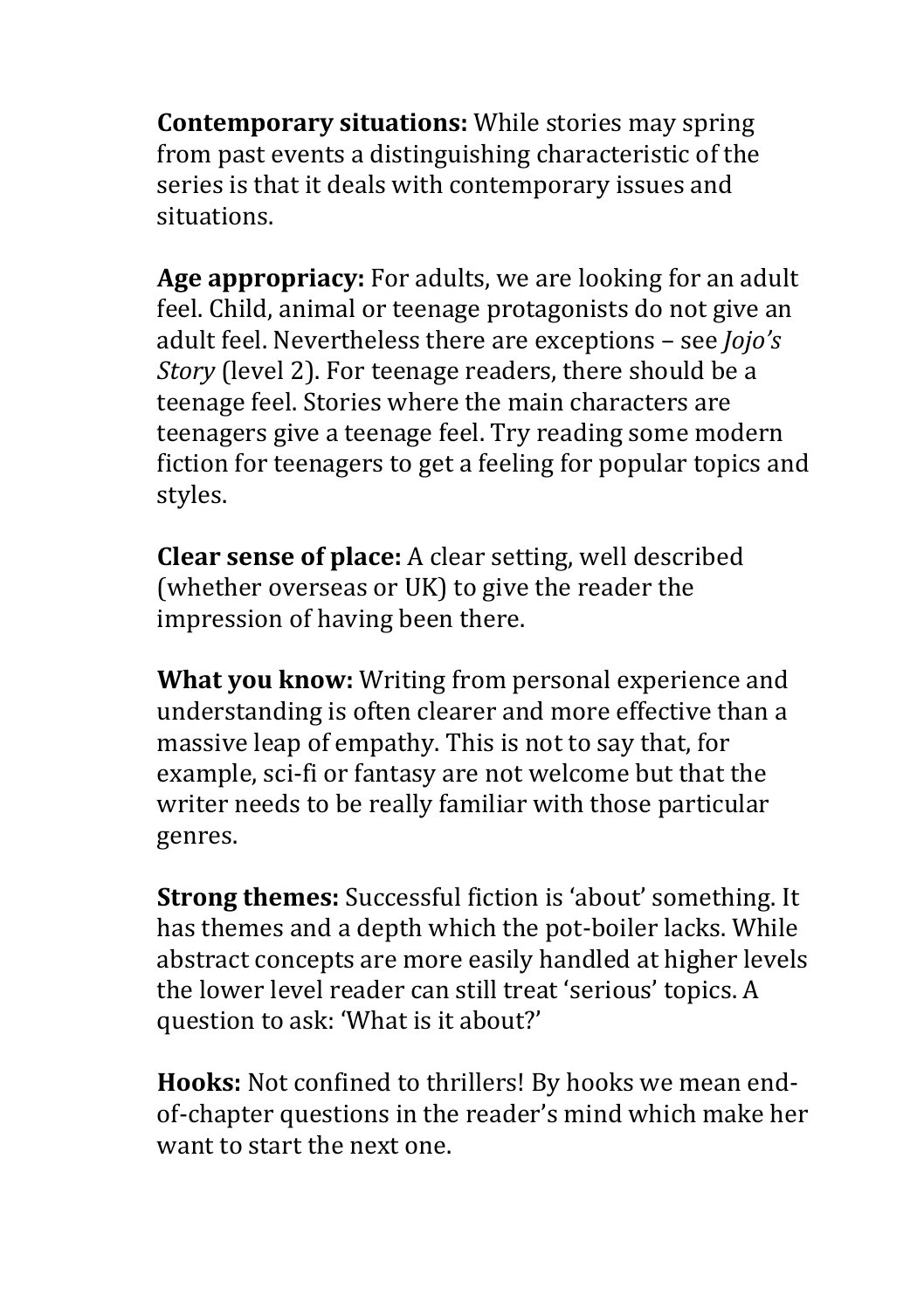**Showing not telling:** The reader needs to discover the story through dialogue and action rather than be told about it. In this respect the use of a diary as a device has drawbacks.

**Character motivation:** An obvious point, but character's actions must spring from their own motives rather than the exigencies of the plot. Writers report that the development of the characters' own 'voices' is vitaldifferent writers achieve this in different ways.

**Believable characters:** At all levels, but particularly at the lower ones, the number of characters needs to be limited. At Levels Starter, 0 and 1, four or five characters and two or three settings are enough. Characters at all levels need to be 'fleshed-out' as we observe them intact and develop through the book. A balance is needed between stereotypical characters which make for easy identification and more original ones.

**Strong opening:** An opening which gets the action moving rather than elaborate scene-setting and character introduction.

**Good ending:** A resolution to the problem or conflict which the book centres around. It is important to make an ending happen and not let the story peter away.

**Linear time frame:** Careful attention to time is fundamental. A linear structure (particularly at the lower levels) which avoids flashbacks and time jumps makes life easier for the reader. Parenthetically, sudden jumps in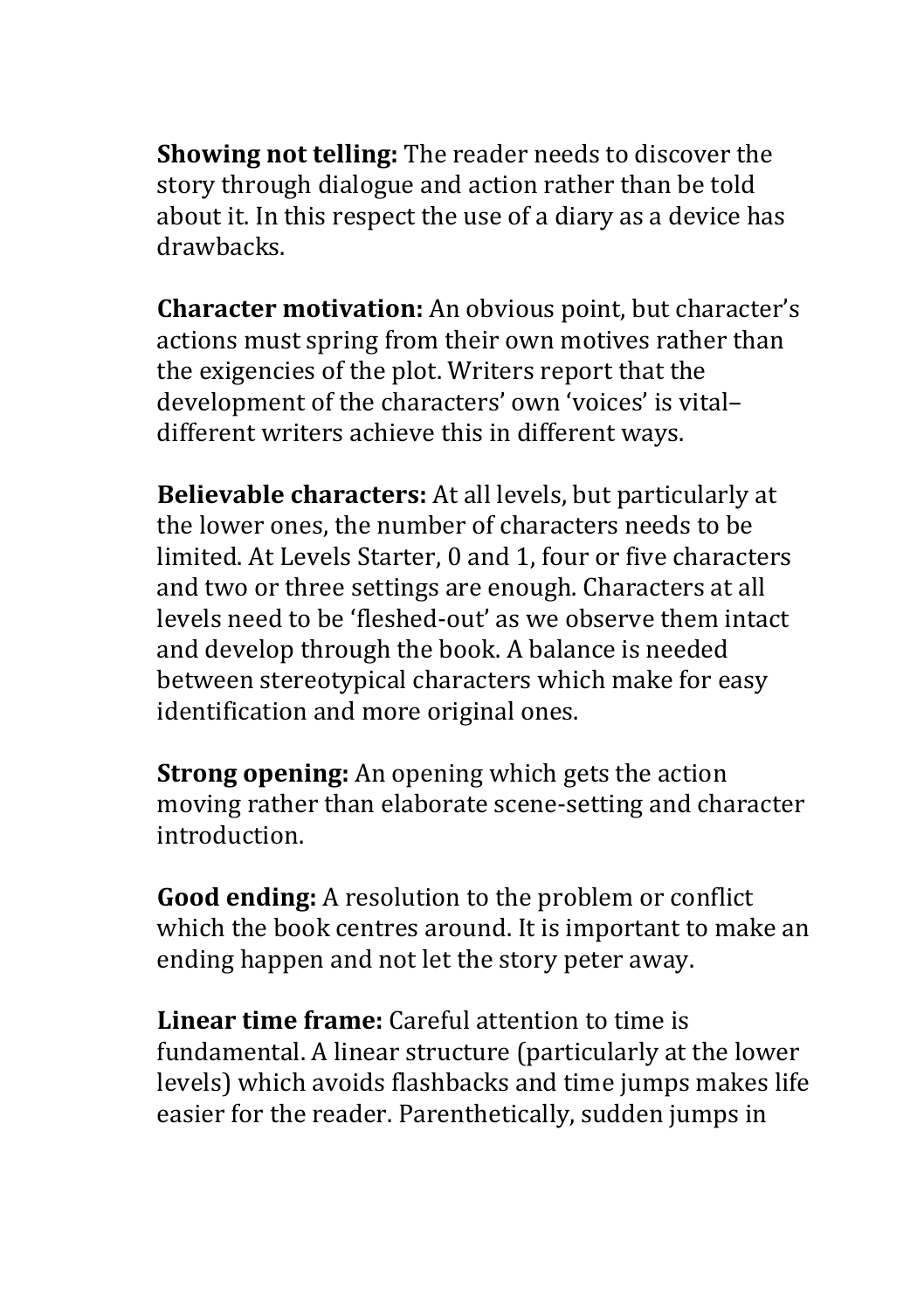place which disorientate the reader are also to be avoided.

**Cultural knowledge:** We assume that where a foreign cultural setting is used this is explained or glossed. However, it is equally important to avoid UK cultural references which will cause comprehension problems.

**Tension and action:** It is important to keep things moving along.

**Sequels:** While we welcome further stories using the same protagonist if it is genre-appropriate, sequels which pre-suppose a knowledge of the previous book will only be considered after the first book has succeeded in the market.

**Natural dialogue:** The use of lots of dialogue lends freshness and keeps the language natural. Ensure that speaker attribution is clear (who is speaking). Internal monologue can be seen as dialogue. The total number of words in a book with lots of dialogue is less than a book with not much dialogue, because dialogue takes up more space on the page.

**Lexical control:** Occasional use of structures from the level above where really necessary is fine. More important is to avoid both the piling up of simple sentences and the use of over-complex sentences with embedded clauses. Make sure you use the grammar that is available to you.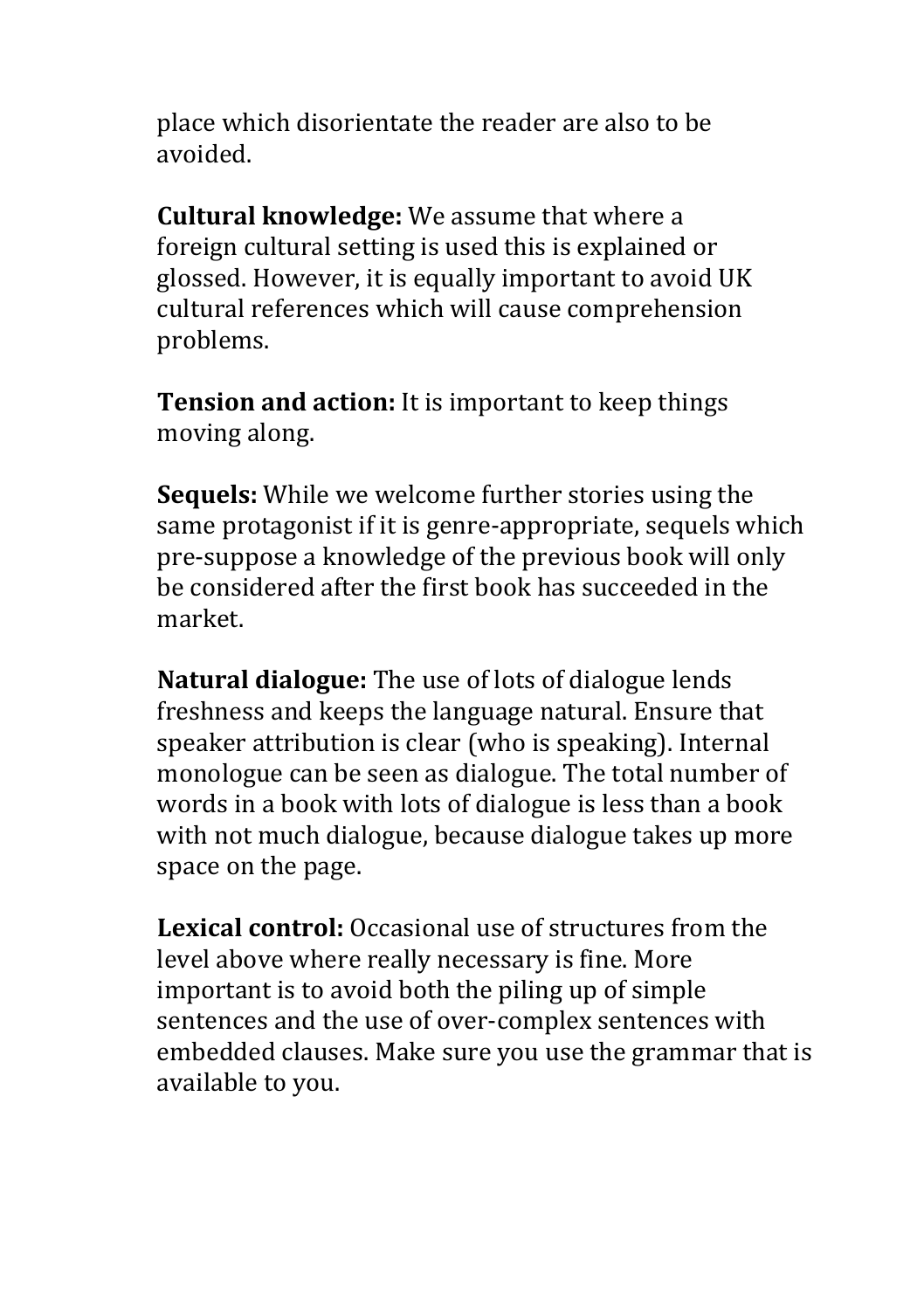**Lexical coverage:** Ensure that you know and make use of the full range of lexis available at your level. Internalising the list can be useful.

**Attention to length:** Write to length, keeping chapters reasonably even. Always try to be a little short of the maximum.

**Imagery/** metaphor: While avoiding unguessable idioms (e.g. 'They were at sixes and sevens.') use imagery to give the language vividness. The following examples are taken from Level 2. *Jojo's Story*:

The fire in the village was different. It made a sound like the wind in the night. A great big wind which makes you hide in your bed with the blankets over your head.'

'The tears are all inside my head like a big ball of rice that won't go down.'

This example is taken from Level 3, *The Beast*:

'The rivers are like snakes'

**Appropriate artwork:** Make sure that the illustrations at Levels Starter, 1 and 2 'work' by contextualising out-oflevel language and conveying ideas and feelings which the linguistic constraints make difficult. A map can be included at all levels.

**Interesting chapter headings:** Give thought to these: lists of names, places or dates are rarely of help to the reader. The list of chapter headings on the contents page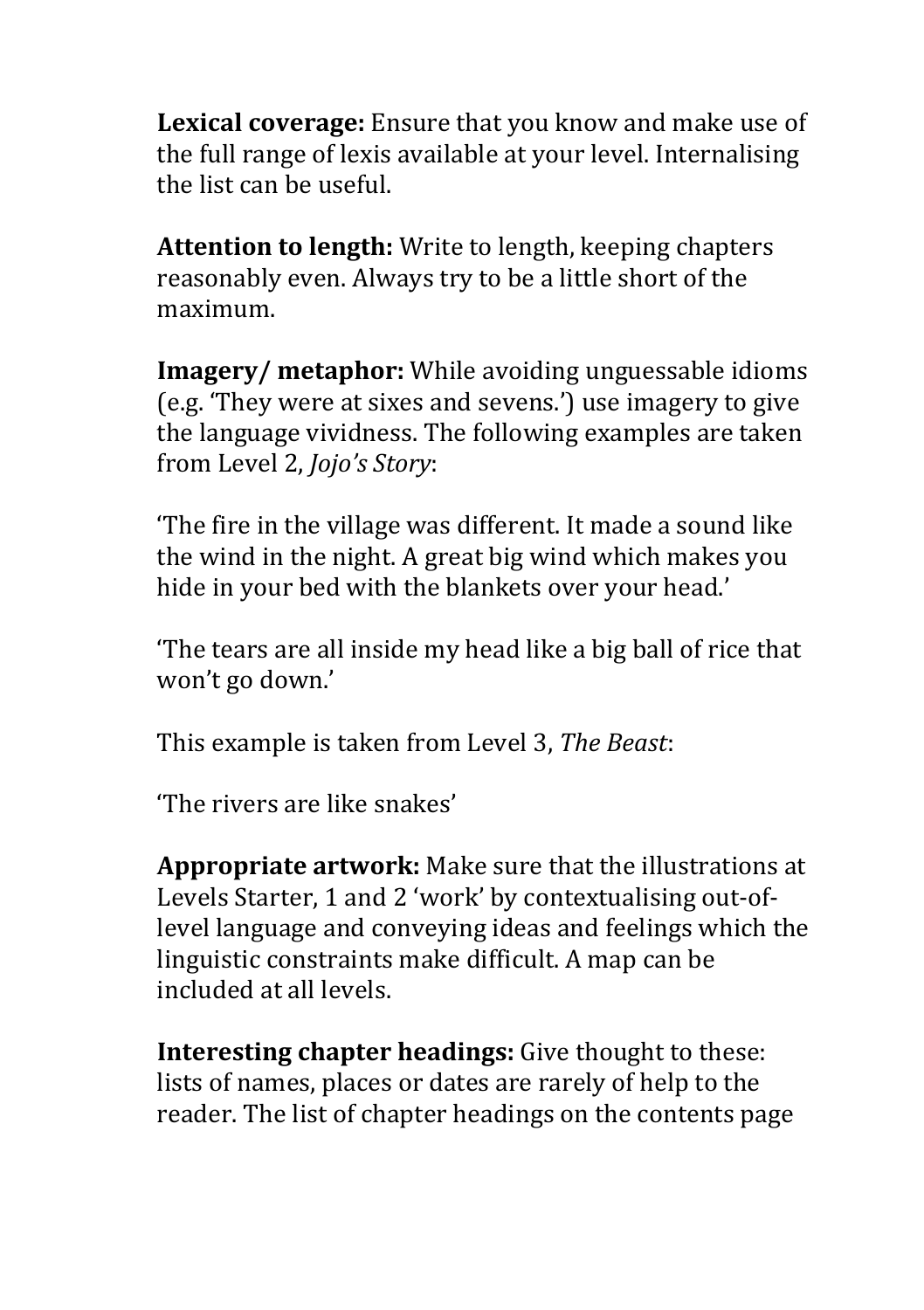can give the prospective reader an overview and stimulate interest

### **5.4** The look on the page

Processing large chunks of text is more difficult in a new language than short paragraphs. Use dialogue as much as possible.

Illustrations are an important part of the books at Levels Starter, 1 and 2. Illustration can be used imaginatively so please consider strip cartoon and speech bubbles as possibilities (without losing the adult feel). Illustrations are not expected at Levels 3-6. However, some artwork to explain background and locations, for example maps, (up to a maximum of four pages) could be included at these levels, with the agreement of the editors.

### **5.5** The word list and grammatical structures

Different authors work in different ways. You may wish to look through the word list and grammatical structures before writing, refer to them occasionally while writing, and check the finished product against them. Or you may prefer to have them to hand during the writing process (at least until a 'feel' for the level has developed). Another possibility is to write without looking at the lists and then to simplify afterwards (in effect rewriting).

CUP can supply you with an electronic list by email giving a cumulative listing of all the words at a particular level (thus the Level 4 list also includes words from Levels Starter, 1, 2 and 3). Manuscripts are also checked electronically at CUP and a listing of the levels of all the words used supplied.

What is most important is that writers familiarise themselves with all the words available to them and do not restrict themselves unnecessarily.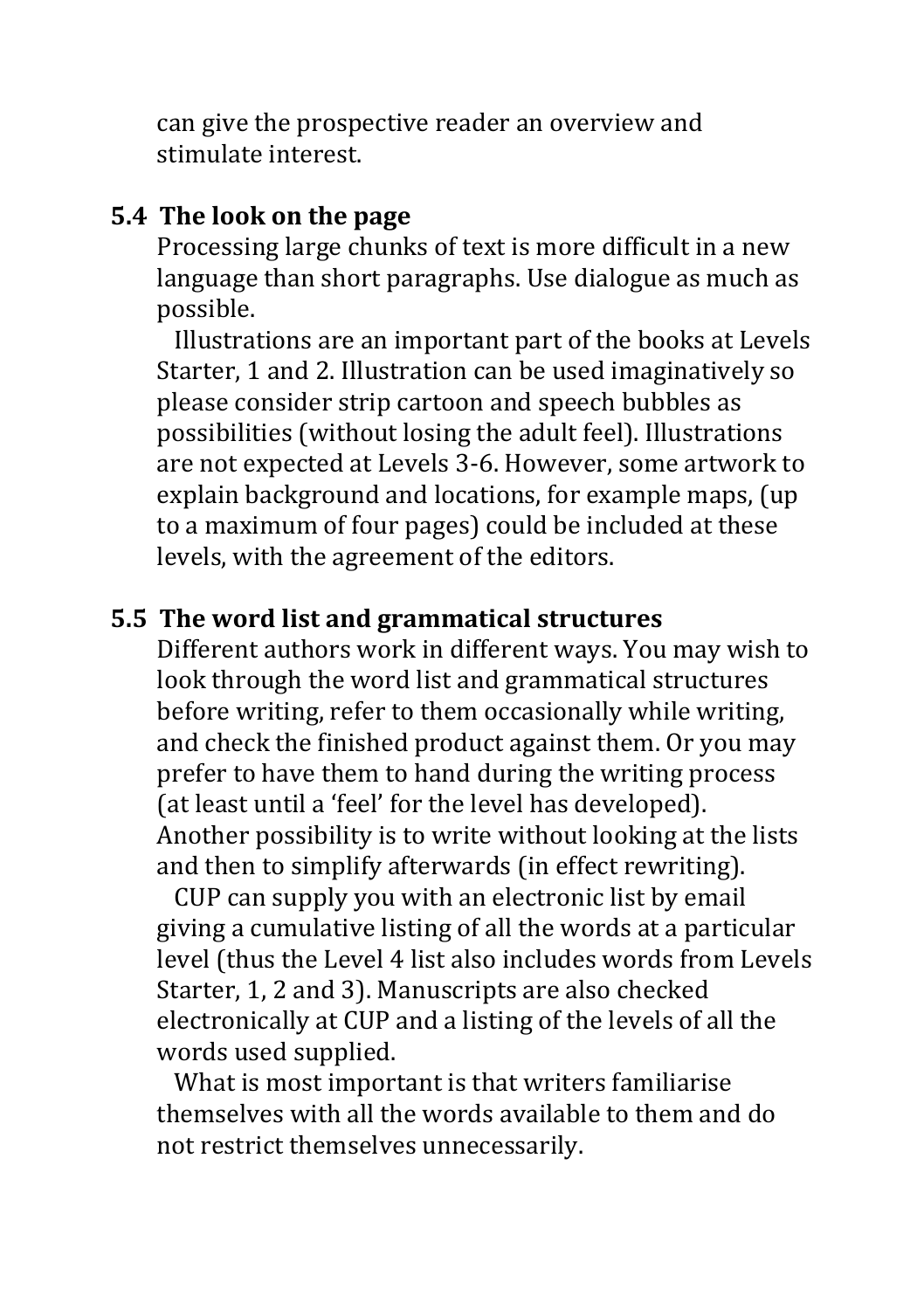## **5.6 Submitting a proposal**

After you have familiarised vourself with the series concept, the Writers' Guide, the level specifications, and readers already in the series, you are invited to submit a proposal for the series to Cambridge University Press. (Proposals are very carefully reviewed by the in-house commissioning editor and the series editor. After the review process, the decision as to whether or not to offer a contract is made by the governing body, the Press Syndicate.) Before preparing a proposal check with the editors on genre, storyline and level. Feel free to do this by emailing brief details at an early stage. This will enable us to check that your idea doesn't overlap with another title or proposal, and to give initial feedback on suitability.

1 Choose a level, draft a storyline outline and submit it with specimen chapters, as follows:

Levels Starter-1: submit whole story Level 2: submit outline and first half of story Levels 3-6: submit outline chapter by chapter and 3,000 words

- 2 The editors (series editor and in-house commissioning editor) will comment on proposed stories or story outlines and specimen chapters. A change of level or approach may be suggested. You may then be invited, if you wish, to submit a full typescript.
- 3 The editors will read and comment on the first or second draft of the full typescript, proposing changes and rewrites where necessary and giving advice on language level and length. The process of producing EFL readers typically involves more editorial intervention than for, say, a novel.
- 4 The editors will read and comment on the final typescript in the same way.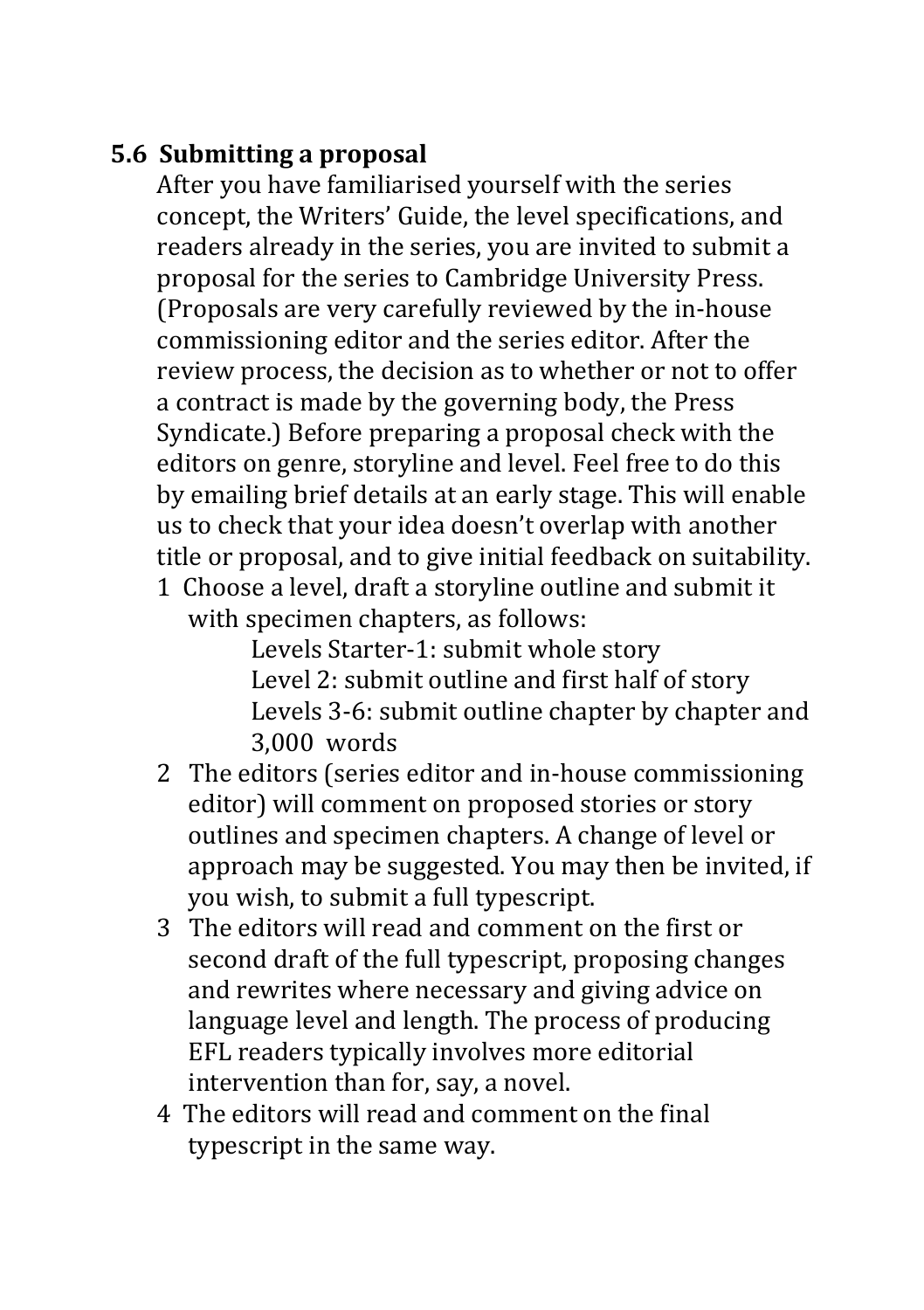Occasional writers' workshops are held where authors can meet and exchange ideas and experiences.

### **6 Production**

## **6.1 Presentation of the typescript**

Please provide *two* hard copies of all material, including story outlines, specimen chapters, draft and final typescripts. The typescript should be printed out singlesided and double spaced an A4 paper, with margins of at least 4cm. Please number the pages and do not staple any sections together. Chapters should start on a new page. Please provide both a chapter-by-chapter and a total word count. When submitting a final typescript, please also supply a disk copy.

### **6.2 Conventions**

In general please refer to the CUP English Language Teaching Style Guide, and to CIDE- the *Cambridge International Dictionary of English* for spelling. However, please note the following points specific to *Cambridge English Readers*. 

**Numbers:** Write all numbers except dates as words. Note hyphenation of eighty-year-old, seventy-two.

| <b>Spellings:</b> baby-sitting car park |          | T-shirt      |
|-----------------------------------------|----------|--------------|
| no-one                                  | per cent | bad-tempered |
| sun-tanned email                        |          | nightclub    |

**Inverted commas:** Use single inverted commas for speech and double inverted commas for quotations or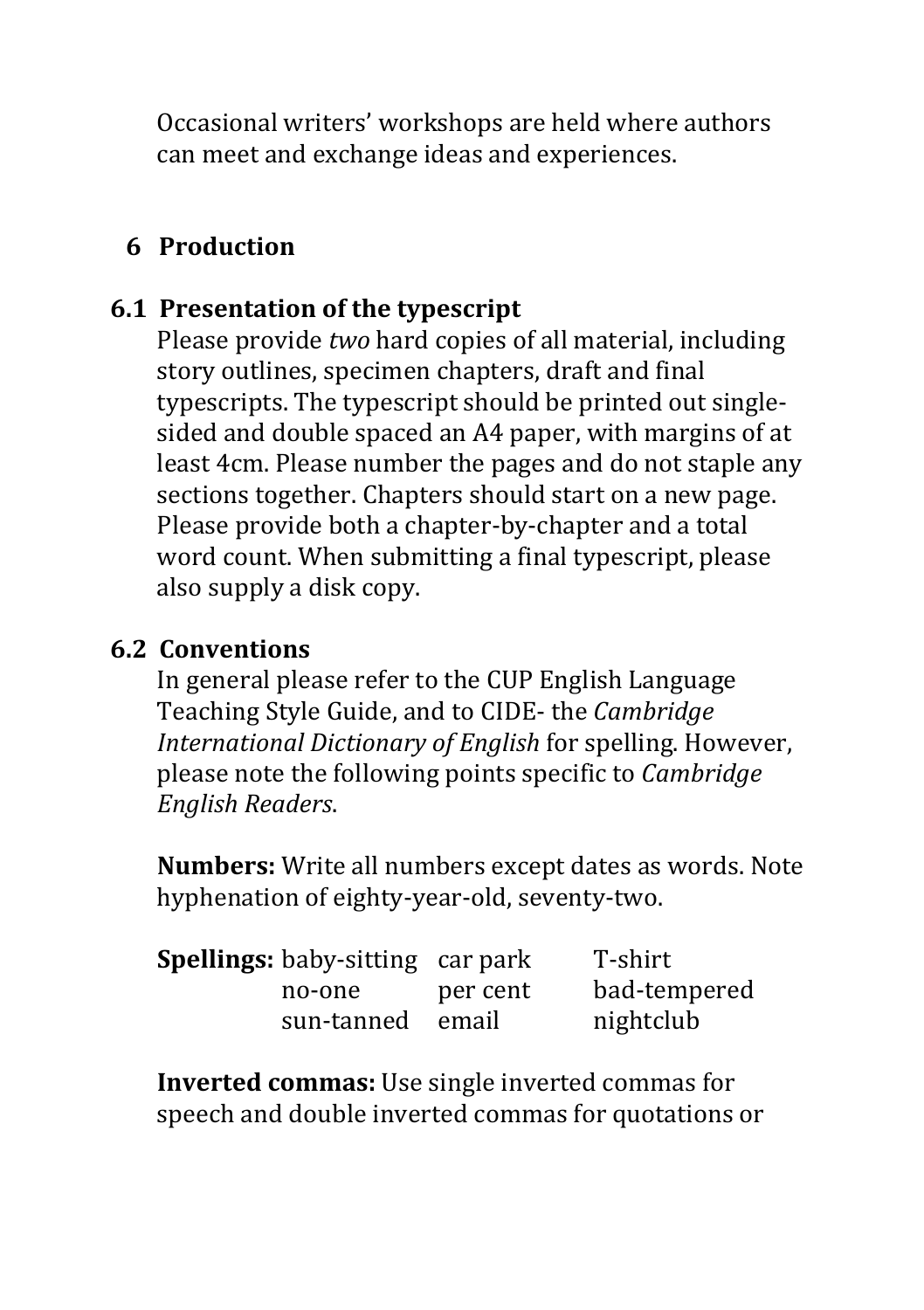anything within single inverted commas. Use double inverted commas for titles of books.

**Punctuating speech:** Always start a new paragraph for new speakers. Ensure punctuation is within the inverted commas. Punctuate thought in the same way as speech when it is the equivalent of direct speech. Example:

'Why don't you go out and look for a job?' said Teresa. 'Oh no,' I thought. 'Eight o'clock in the morning and she's telling me to get a job.' I liked being a writer and I thought I was a good one.

**Contractions:** Use contractions where they sound natural.

**Measurements:** In general use metric measurements.

### **6.3 Prelims and endmatter**

Final typescripts should include the following prelims and endmatter.

**Contents:** Please supply a list of chapter headings. **Characters:** Please supply a list of characters in the story and brief descriptions.

**Glossary:** If your story contains any cultural references or foreign words you will be asked to supply a glossary. This would usually appear at the back of the book.

#### **6.4 Artwork Brief**

At Levels Starter, 1 and 2 suggestions for illustrations should be numbered consecutively in the typescript. In addition please supply a numbered list of illustrations as a separate artwork brief, describing the illustration in as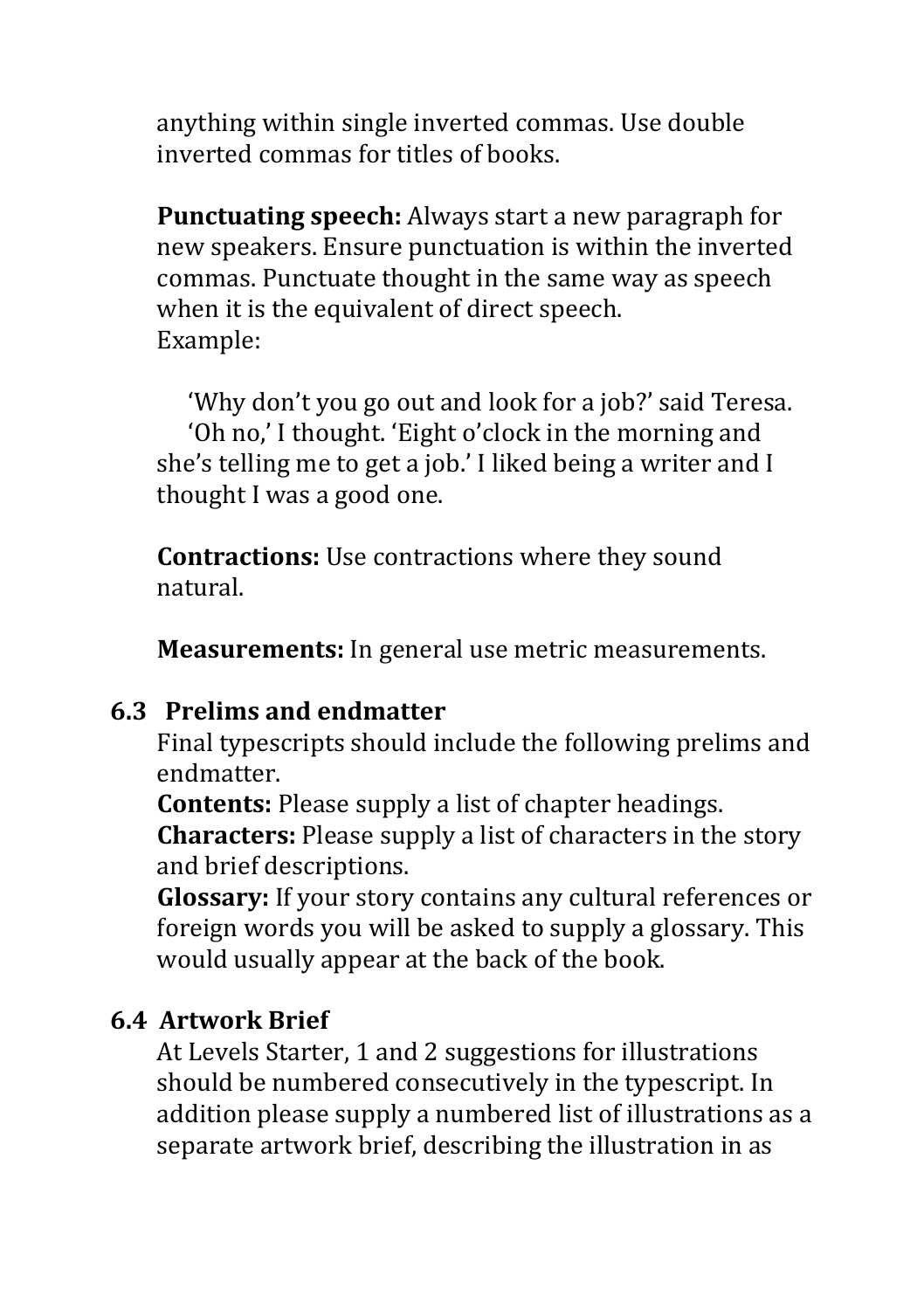much detail as possible. It often helps to identify a character through reference to a celebrity rather than description (e.g. 'Looks like Hugh Grant but with blue eyes'; 'Looks like Annie Lennox but quite short').

For Levels 3-6, please consult with the editors first regarding inclusion of artwork.

Illustrations (black and white) will be commissioned according to the artwork brief and during the production process, roughs will be sent to you for approval.

## **6.5 Recordings**

Each story will be recorded, probably by a single voice, although one narrator and character voices are not ruled out. Authors may wish to submit suggestions for the  $voice(s)$  used, the style of narration and any introductory music, and will be invited to the recording where possible.

# **6.6 Copy-editing and proofing**

Once a typescript has been contracted, revised and a final version agreed with the editors, it will go through the following stages:

- 1 The copy-editor (who may be in-house or freelance) will prepare the typescript for typesetting and will contract authors about any queries or suggested changes.
- 2 The typescript will be typeset; authors will receive first proofs to check and send on the copy-editor. The copyeditor will collate authors' corrections and those from the proofreader, plus their own.
- 3 The first proofs will be corrected by the typesetter and the second proofs will be checked against the first proofs by the copy-editor.

# **Appendix 1**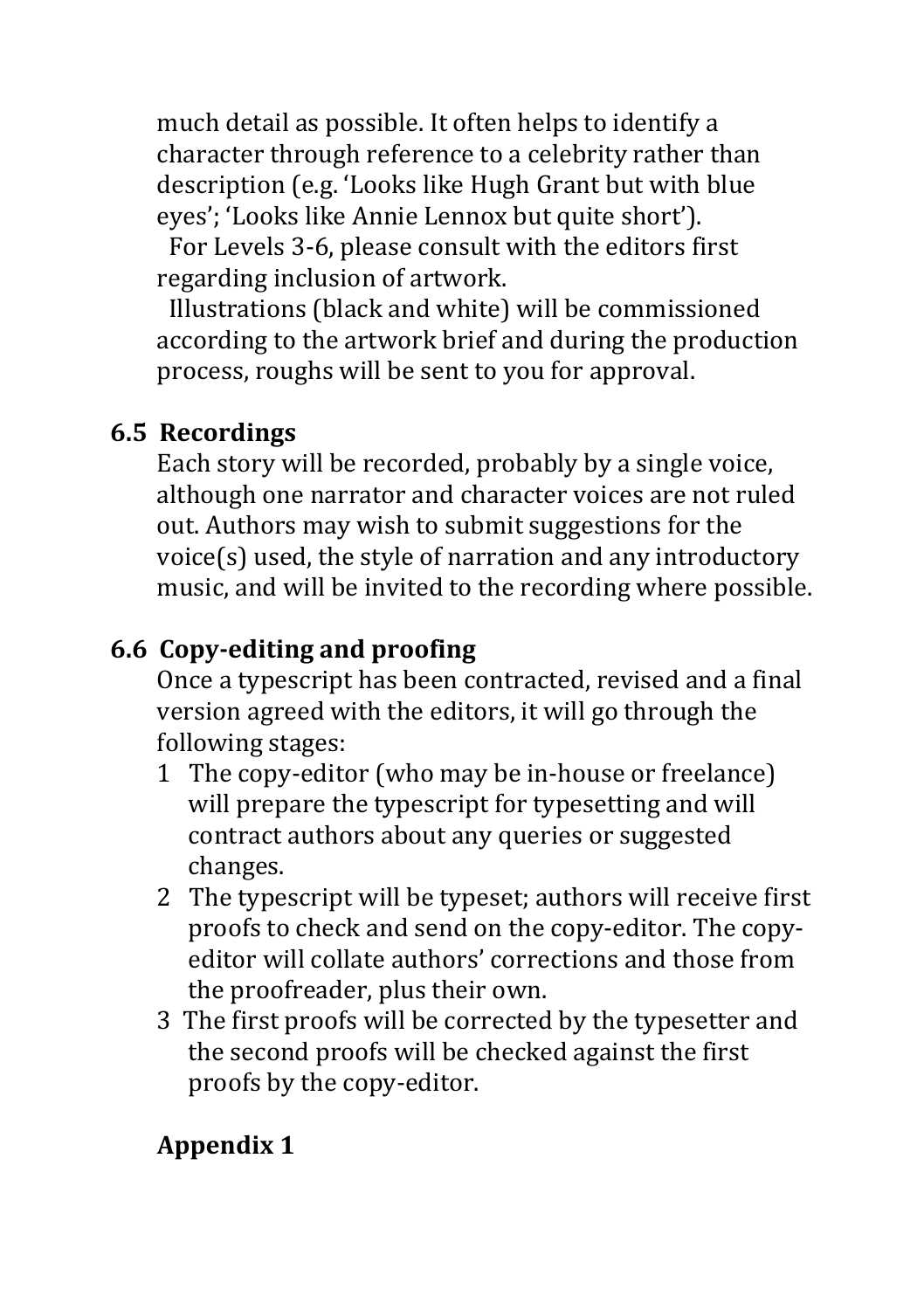### **1.1 Lexical sets**

Days of the week, months of the year and numbers can be used from Starter level. It is not considered helpful to grade more than few commonly occurring words from the lexical sets listed below. However, discretion should be used regarding their inclusion at a given level. For example, although 'hat' and waistcoat' are both clothes, one is obviously more difficult than the other.

### **Starter and Level 1**

countries days of the week jobs months numbers shops sports

### **Level 2 and higher**

animals and insects body clothes food and drink

### **1.2 Affixes**

### **Starter and Level 1 and higher** -th (fourth)

#### Level 2 and higher -ed (interested)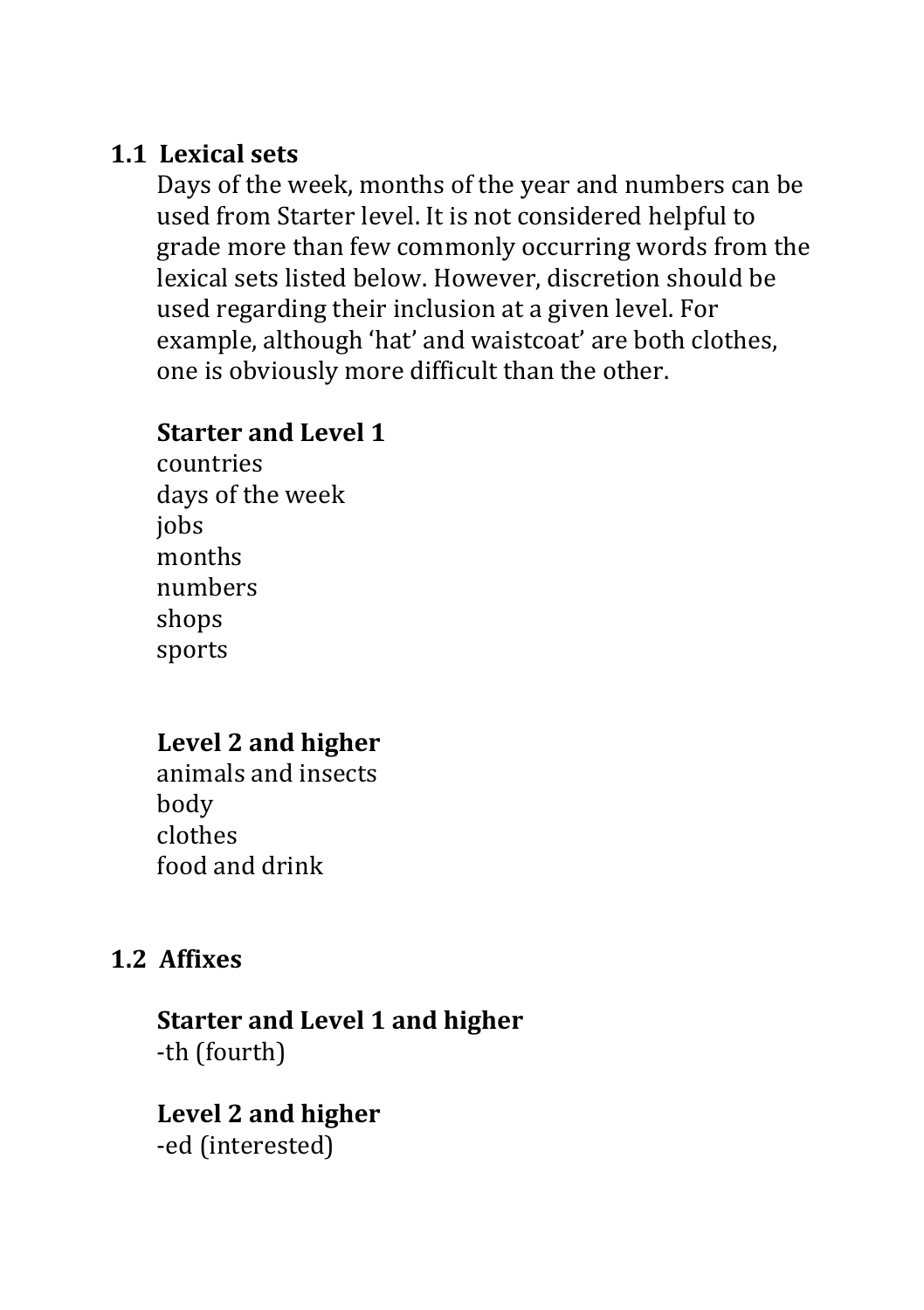-er (cleaner) -ing (interesting) -ness (happiness) centi- (centimetre) dis- (disagree) il- (illegal) im- (impossible) in- (indifferent) ir- (irresponsible) non- (non-smoking) un- (unhappy)

### **Level 3 and higher**

-en (widen) -ful (hopeful) -ish (childish) -less (hopeless) -y (noisy)

#### Level 4 and higher

-able (enjoyable) -ible (responsible) -al (electrical) -ment (agreement) ex- (ex-boyfriend) mis- (misunderstood) out- (outgrow) over- (overcooked) re- (redo) self- (self-confident) under- (undercooked)

### Level 5 and higher

-ance (performance)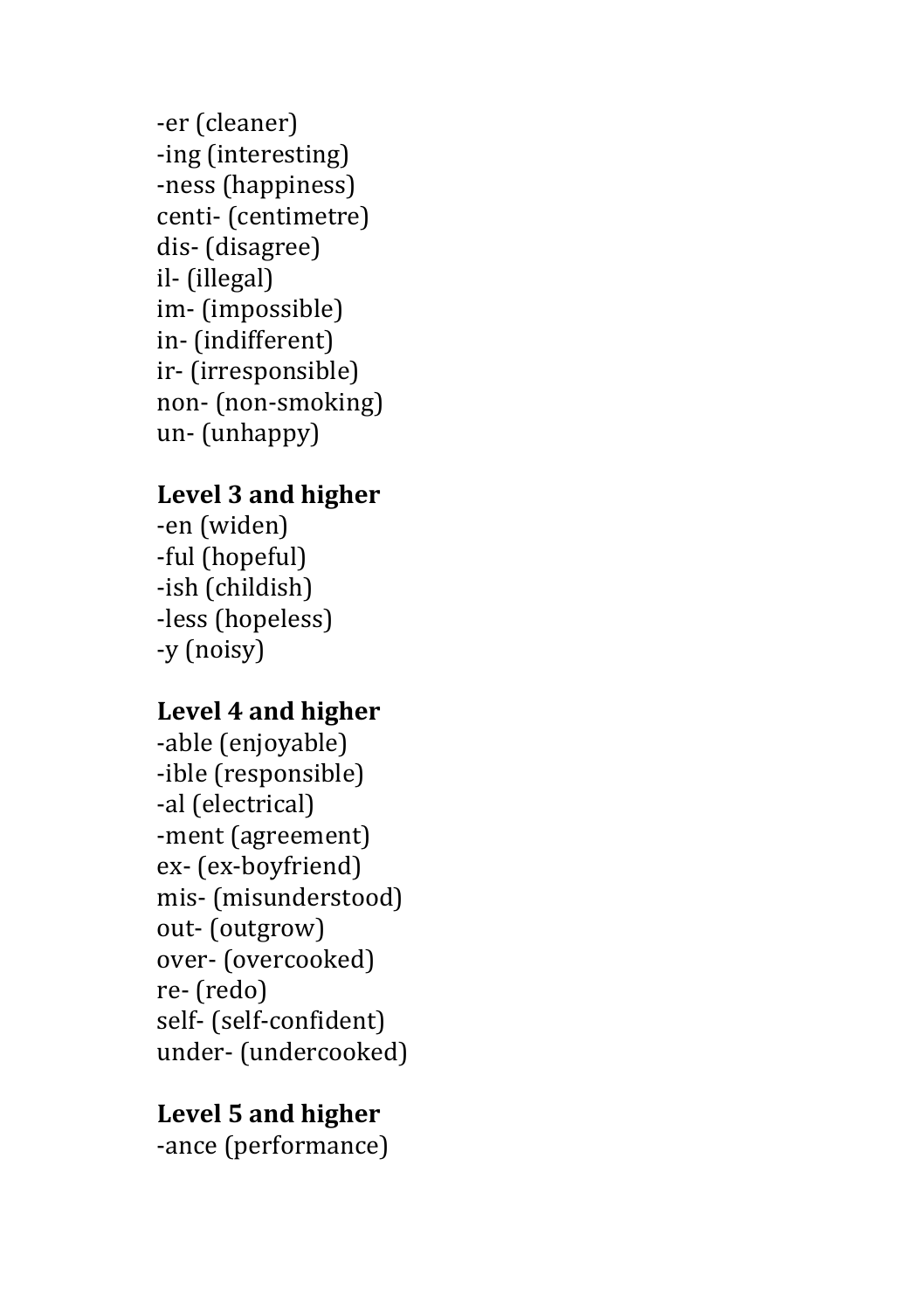```
-ence (patience)
-ent (dependent)
-hood (childhood)
-ic	(historic)
-ion/-ation (celebration/ observation)
-ous (humorous)
-ship (friendship)
en- (enlarge)
```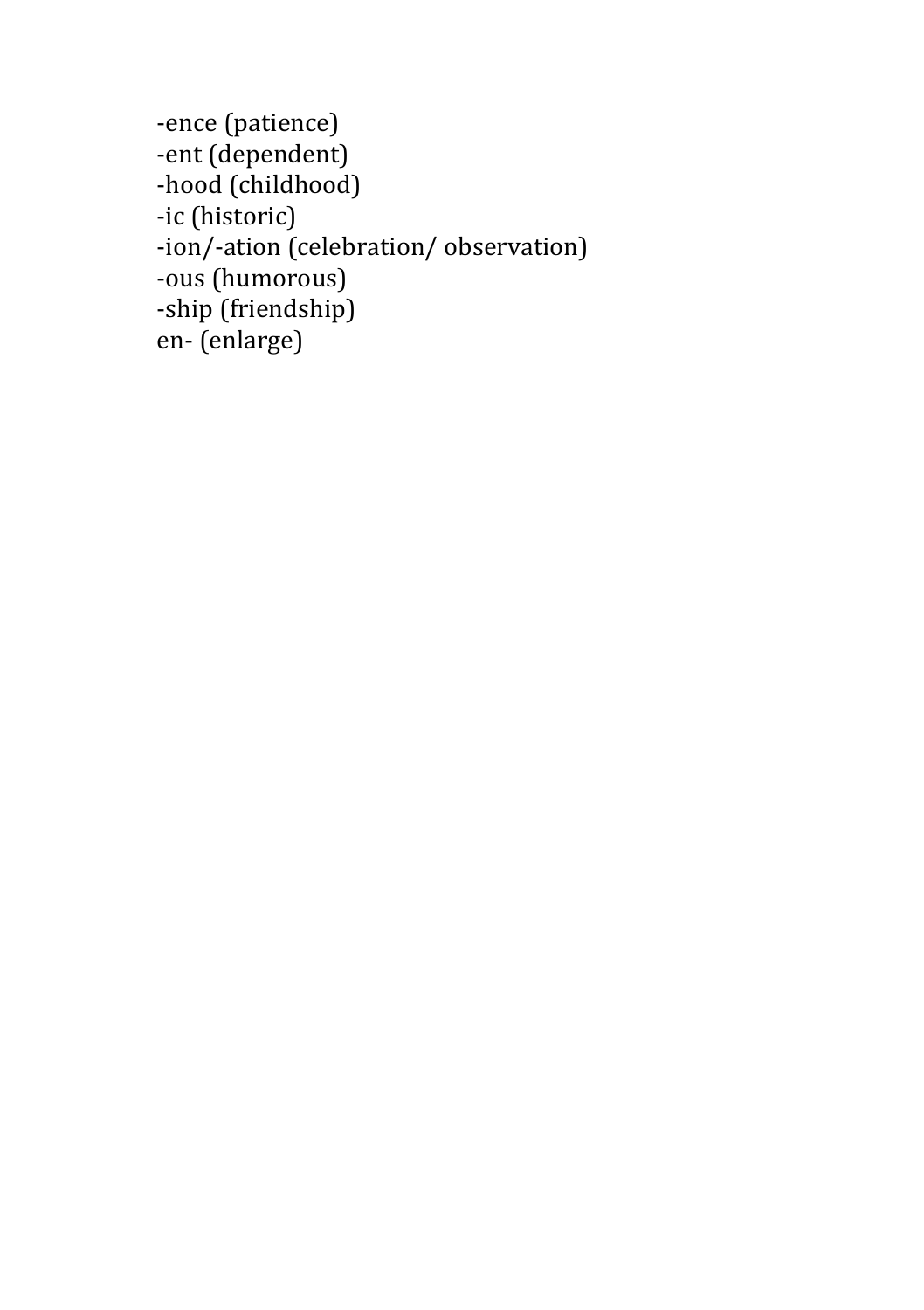## **Appendix 2 Grammatical structures**

## **Starter Level**

Present simple *I write books. I'm not an artist.* Present continuous *I'm waiting for the bus.* 'going to' future *You're going to be a rich man.* Modals: 'must' and 'can' *It must stop. You can send letters by computer.* Verb + adverb *Mel said quickly.* Noun + 1 adjective *rich people* Two clause sentences with 'and', 'but', 'or' *I take a bus and walk to the Waldorf.* Open questions *Can I call you Frank?* wh-questions Where is it? Negative We don't know Short answers *Yes, it is. No, you can't. Yes, they have.* There is/There are There's a lot to do. Possessive 's' Somebody's husband Like love hate + gerund *Steve loves surfing* 

# **Level 1**

Present simple *I write books. I'm not an artist.* Present continuous *I'm waiting for the bus.* Present continuous (with future reference) *I'm leaving tomorrow.* 'going to' future *You're going to be a rich man.* Past simple (regular and common irregular) *I closed my eyes and went to sleep.* Modals: 'must', 'need' and 'can' It must stop. You need a *real job.* You can send letters by computer. Verb + adverb *Mel said quickly*. Noun + 2 adjectives *beautiful, rich people* Two clause sentences with 'and', 'but', 'or' *I took a bus and walked to the Waldorf.*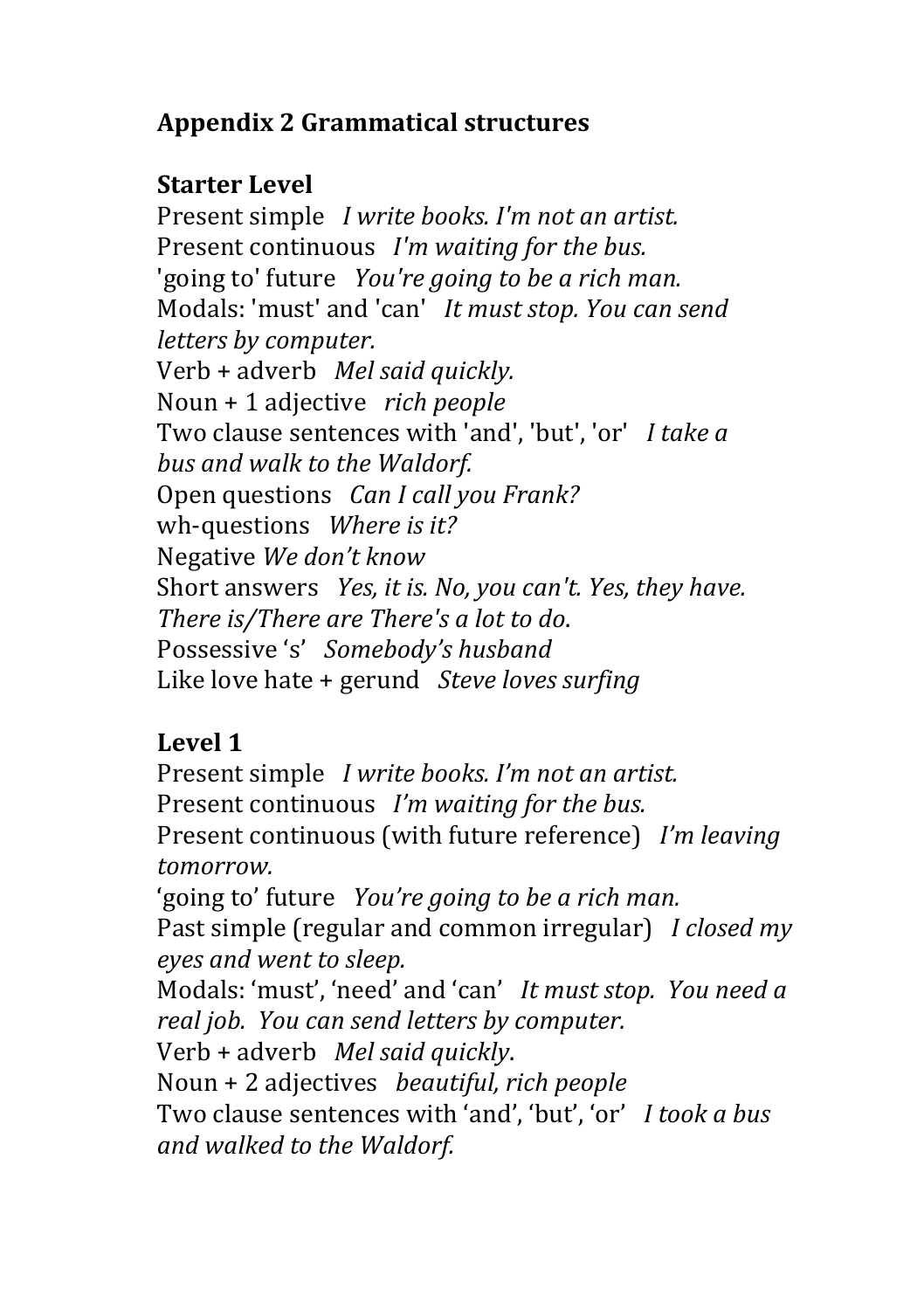Imperative *Wait here!* Open question *Can I call you Frank?* wh-question *Where was it?* Negative *We don't know.* Indirect speech (no tense change) *He said he lives in London.* The TV said it's going to rain Impersonal 'it' *It's a long way from here.* Short answers *Yes, it is. No, you can't. Yes, they have.* There is/ There are *There's a lot to do.* Possessive 's' Somebody's husband. 'like', 'love', 'hate' + gerund *Steve loved surfing.* 

## $L$ evel  $2$

'will' future *He'll come tomorrow.* Past continuous She was saying goodbye. Present perfect *They have just left.* Modals: 'have to', 'could' *I have to go. I couldn't see anything.*

Main clause + 1 subordinate clause When I got near to *the house I saw lots of people.* 

Verb + 2 adverbs *They drove away very slowly in the dark.* Tag questions *You will help me, won't you?* 

Comparison: comparative and superlative of adjectives *This room is bigger. It was the smallest.* 

Defining relative clauses: 'who', 'that', 'which' *He is the man who lives next door.*

Conjunctions: so, because, before, after, when, then ask/ tell + infinitive *They told me to drive slowly.* 

Infinitive of purpose *They went to the shop to get some milk.*

Gerund as subject *Writing was hard.* 

Simple indirect speech (with tense changes) *He asked what I meant.*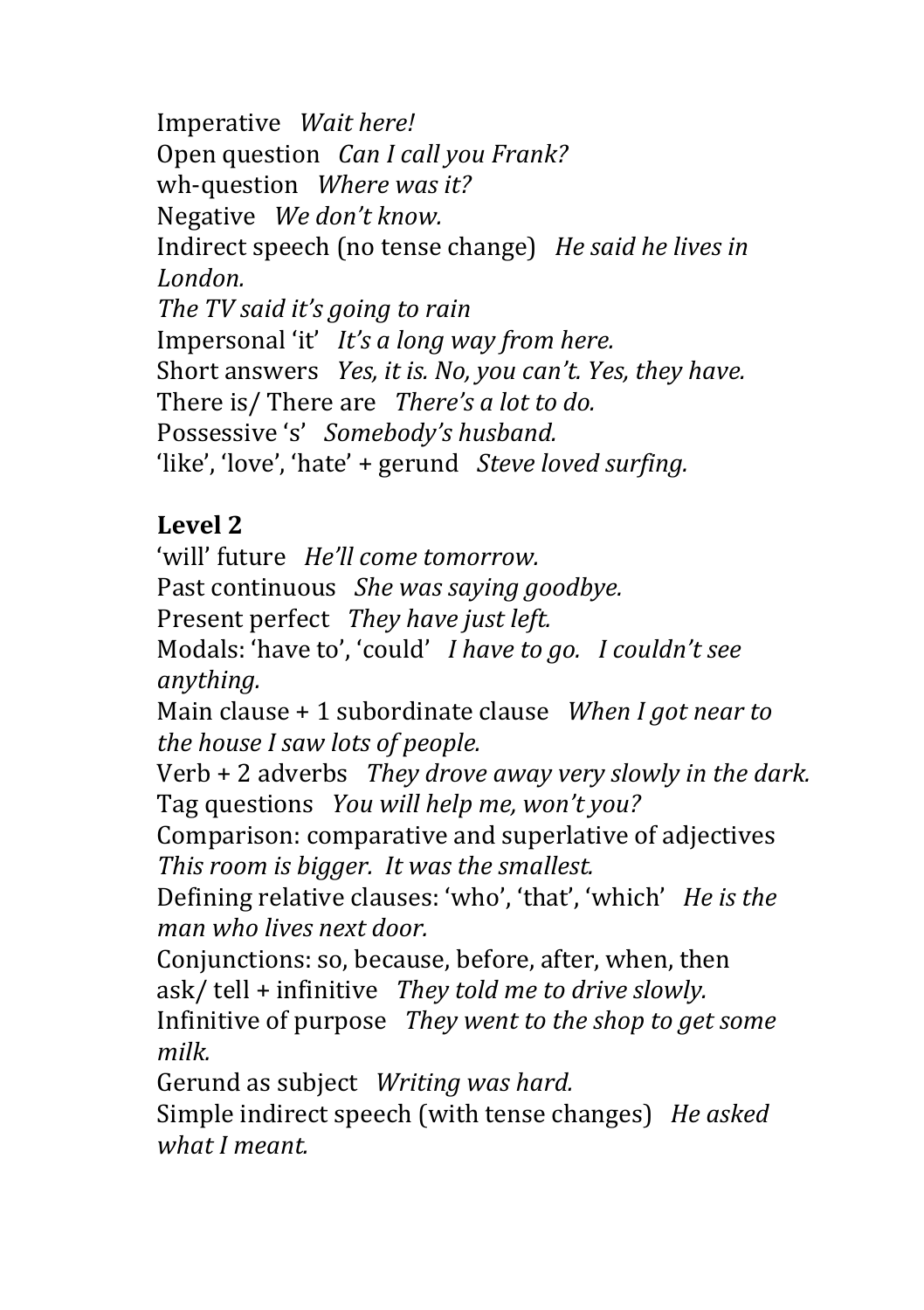Open conditional *If you eat too much you put on weight.* 

## **Level 3**

Present perfect continuous *What have you been doing?* Past perfect She had driven from London. 'used to' They used to go to Greece. Simple passive The bag was found three days later. Modals: 'should', 'would', 'may', 'ought', 'might' 'was/ were going to' *I* was going to tell you. Main clause + 2 subordinate clauses The bullet cut *though the coat but didn't hit Chapman, who shot at the same time.* Noun + 3 adjectives *a lovely blue silk scarf* 

1st conditional *If I go this morning, I'll come back straight after the meeting.*

2nd conditional *I would come if you wanted.* Indirect speech (more complex including wh-questions and 'if') I asked him what he thought he was doing.

# Level 4

Past perfect continuous They had been driving for six *hours.*

Passive: modals *It couldn't have been taken away.* Passive: continuous The match is being played today. Passive: future *It will be done*.

Present perfect passive It has been eaten.

Past perfect passive *It had been eaten.* 

3rd conditional *I* wouldn't have told him if I'd known. Main clause + 3 subordinate clauses She lay there for a *while thinking about him and wondering how much today would change their lives.*

Non-defining relative clauses *Gary, who worked with Tristan, was waiting by the boat.* 

Causative 'have' *I'll have that fixed.*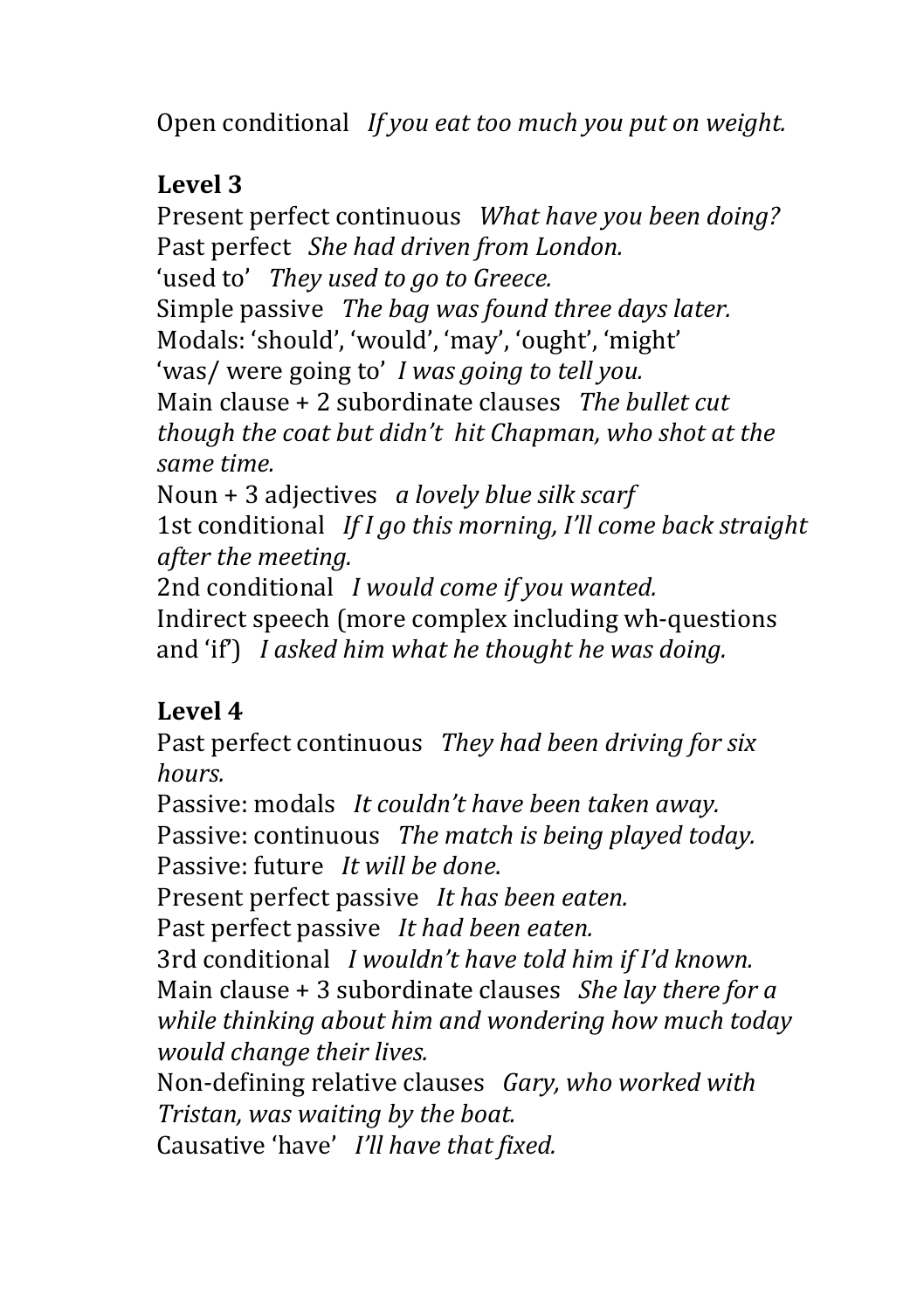Indirect speech with Past perfect *I* asked him what he had *said.*

## Level 5

Future perfect *I will have finished by then.* Future continuous *I'll be waiting by the bar.* Passive + infinitive *It is yet to be proved.* Passive + -ing form It must have been raining.

# Level 6

There are no grammatical restrictions at this level, although writers are expected to avoid complexity for its own sake and aim for clarity and ease of comprehension.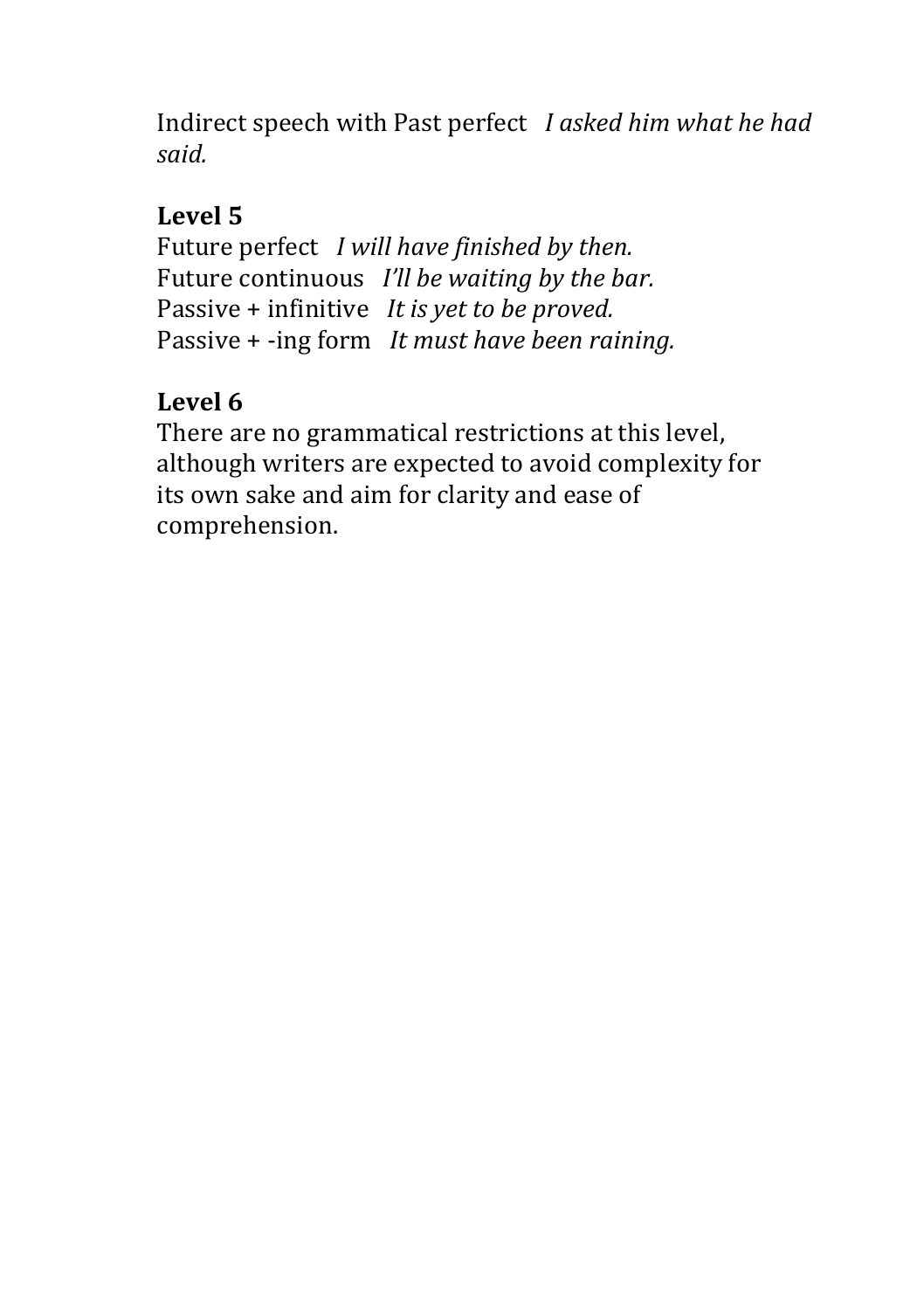# **Appendix 3**

# **References**

| Bamford J           | 1984 "Extensive reading by means                      |
|---------------------|-------------------------------------------------------|
|                     | of grading readers" Journal of                        |
|                     | Reading in a Foreign Language                         |
|                     | 2/2/218-260                                           |
| Day R and J Bamford | 1998 Extensive Reading in the                         |
|                     | Second Language Classroom                             |
|                     | <b>Cambridge University Press</b>                     |
| Cook G              | 1996 "Key Concepts in ELT:                            |
|                     | Schemas" ELT Journal 51/1                             |
| Elley W B           | 1991 "Acquiring literacy in a                         |
|                     | second language: The effect of book                   |
|                     | based programs" Language                              |
|                     | Learning 41/3/375-411                                 |
| Grabe W             | 1991 "Current Developments in                         |
|                     | <b>Second Language Reading</b>                        |
|                     | Research" TESOL Quarterly                             |
|                     | 25/3/375-406                                          |
|                     | Hafiz F M and I Tudor 1989 "Extensive Reading and the |
|                     | Development of Language skills"                       |
|                     | ELT Journal 43/1/44-52                                |
| Krashen S           | 1993 The Power of Reading                             |
|                     | Libraries Unlimited, Englewood: NJ                    |
| Lightbown P, Halter | Comprehension-based learning:                         |
| The limits          |                                                       |
| and White           | of "Do-it-Yourself" (forthcoming)                     |
| Nutall C            | 1982 and 1996 Teaching Reading                        |
|                     |                                                       |
|                     |                                                       |
|                     | Skills in a Foreign Language<br>Heinemann             |